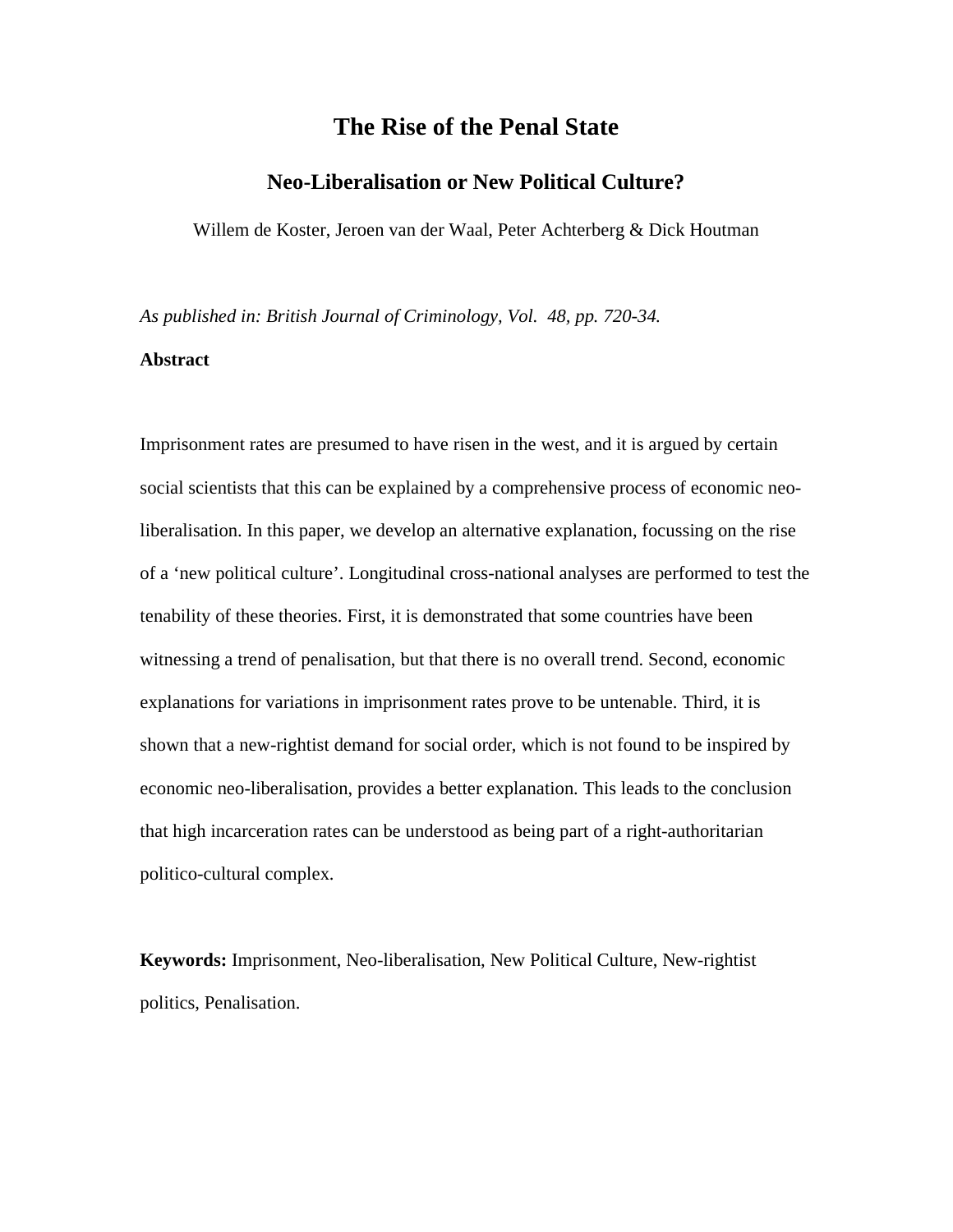#### **1. Imprisonment rates on the rise?**

As more and more people seem to be imprisoned in North America, Western Europe, and Australia nowadays, the topic of penalisation is a hot issue in contemporary criminology. Among the most prominent scholars studying this topic is French sociologist Loïc Wacquant. In publications like Prisons of Poverty (2002 [1999]) and Punishing the Poor  $(2008)$ ,<sup>1</sup> he has developed a comprehensive materialist explanation for the ongoing trend of penalisation he signals in countries on these continents.

 While it is clear his theory concerns these western countries – sometimes referred to as economically advanced societies – Wacquant is ambiguous about its exact scope. On the one hand he states 'the signal fact of the end of the century is without doubt the tremendous inflation of prison populations in all advanced societies' (2001: 404, italics added). On the other hand, however, he suggests that the situation in Europe differs from that in the United States: 'in Europe, the dice is not yet cast, far from it. (…) carceral inflation is not inevitable' (2001: 409, cf. 1999: 216). Recently his reservation has faded, as Wacquant states that penalisation is characteristic of the United States for the past thirty years, and of Western Europe for the past fifteen years (2006: 16). As it remains unclear in which countries a trend of penalisation has occurred, our first hypothesis concerns this issue and states that incarceration rates did rise in North America, Western Europe, and Australia.

Of course, if imprisonment rates prove to vary in time, this calls for an explanation. The common sense explanation focusing on rising crime rates does not hold, as the presumed rise in imprisonment has occurred in an age of stable or declining crime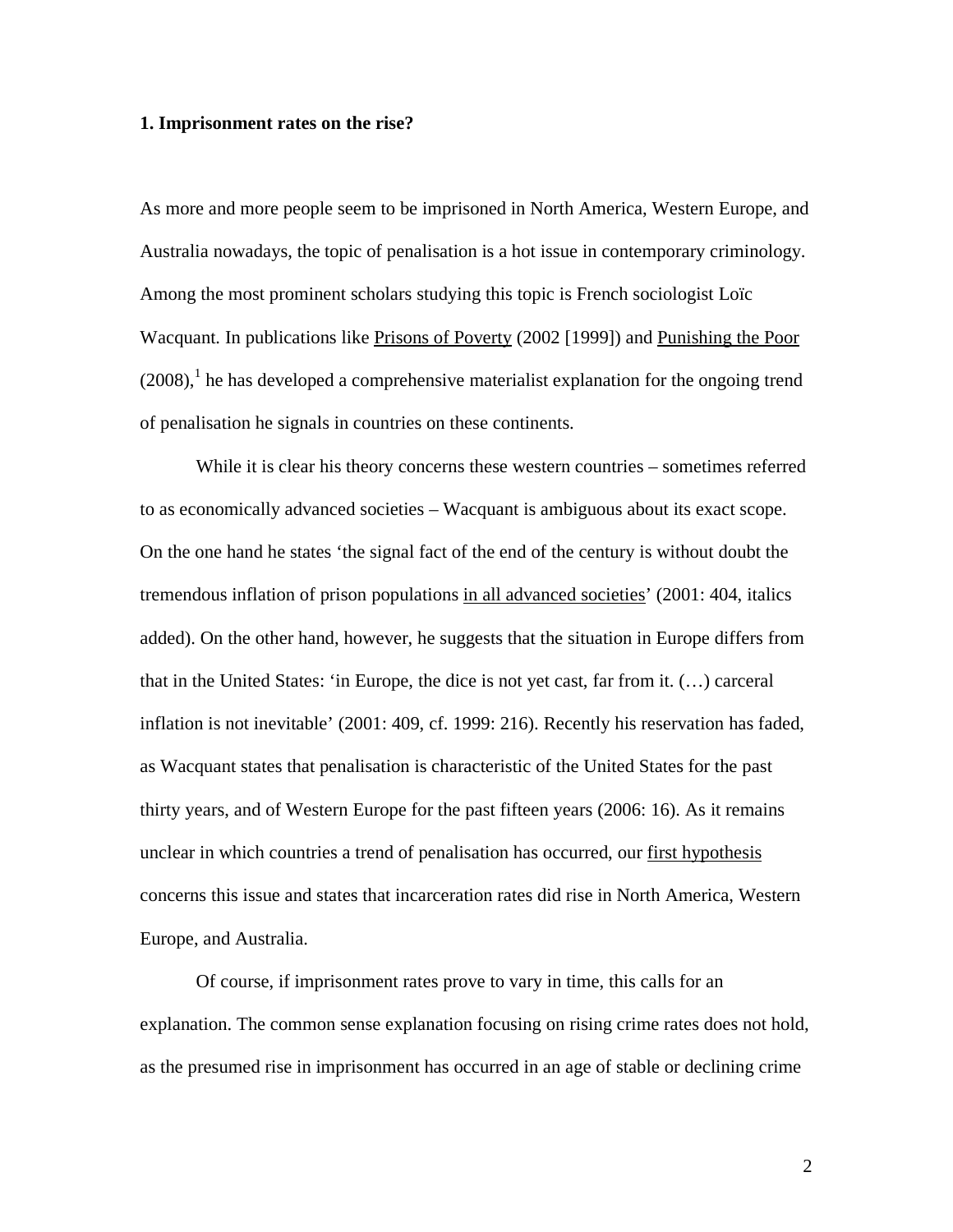rates (Garland, 2001: 106; Hudson, 2002: 251; Wacquant, 2006: 16), and there is no clear relation between crime and imprisonment rates (Wilkins and Pease, 1987; Garland, 2001: 208; Von Hofer, 2003; cf. Cavadino and Dignan, 2006: 447). Instead, Wacquant follows a neo-Marxist way of reasoning, which is expounded in section 2.1. An alternative to this economic theory is an explanation focussing on the rise of the so-called 'new political culture', which is discussed in section 2.2.

## **2. Explaining penalisation**

#### 2.1 Penalisation and neo-liberalisation

According to Wacquant's theory, large numbers of people are incarcerated 'due to the increasingly frequent, indeed routine, use of imprisonment as an instrument for managing social insecurity' (2001: 404). This social insecurity has been brought about by economic developments related to the transformation of the 'Keynesian' into a 'Darwinian' state (Wacquant, 2001, 2006). Whereas the former was based on the principle of solidarity and a prominent role for the state in economic redistribution, the latter is characterised by neo-liberal, or free-market measures such as state withdrawal from the economic sphere, and 'makes a fetish of competition and celebrates individual responsibility (whose counterpart is collective irresponsibility)' (Wacquant, 2001: 405, italics in original; cf. 2006: 26).

Thus, a less generous and less comprehensive system of welfare benefits is considered to be an important factor explaining penalisation (see also Wacquant, 1999: 215). This line of thought, which is followed by other scholars as well (Hudson, 2002;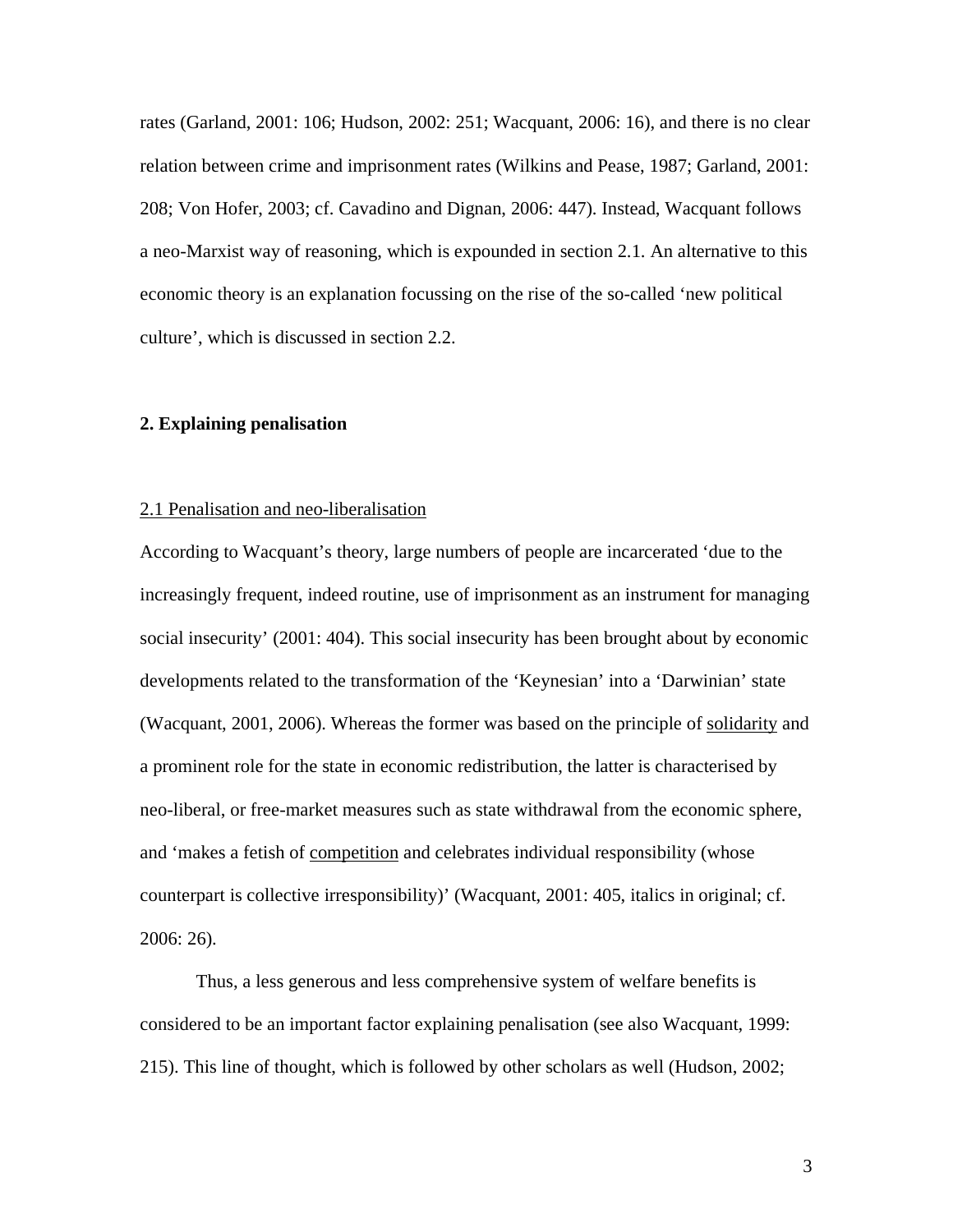see for instance Beckett and Western, 2001; Cavadino and Dignan, 2006; Downes and Hansen, 2006), is aptly summarised by Greenberg (2001: 81): 'locking people up or giving them money might be considered alternative ways of handling marginal, poor populations'.

 Although a tightening welfare regime is a prominent feature, Wacquant discusses the advent of the Darwinian state as a more comprehensive process, including a polarising labour market with increasing employment in services, leading to an increase in insecure flexible labour, individualised labour contracts and discontinued or fragmented careers (2006: 25-6). These economic developments, indicating 'the generalization of precarious employment' (Wacquant, 1999: 215), are considered to cause increasing social insecurity as well. He argues these intertwined processes are justified by a neo-liberal discourse, which main features are the 'competition fetish' and the emphasis on 'collective irresponsibility' characteristic of the Darwinian state. This discourse holds the individual fully responsible for its own fate and actions in an age of growing social insecurity (Wacquant, 2006: 26-34).

 According to Wacquant, this combination of declining welfare benefits, rising numbers of insecure flexible labour contracts, and a neo-liberal discourse leads to 'surplus labour'. Deprived of steady employment and income, this labour surplus is held responsible for 'petty' or 'survival' crime – crime committed to cope with precarious economic conditions – and subsequently gets criminalised. In this way, the Keynesian welfare state, which was based on solidarity with and inclusion of the economically deprived, transforms into a Darwinian 'penal state' – a competitive state in which marginal populations are routinely imprisoned. Social insecurity is thus managed by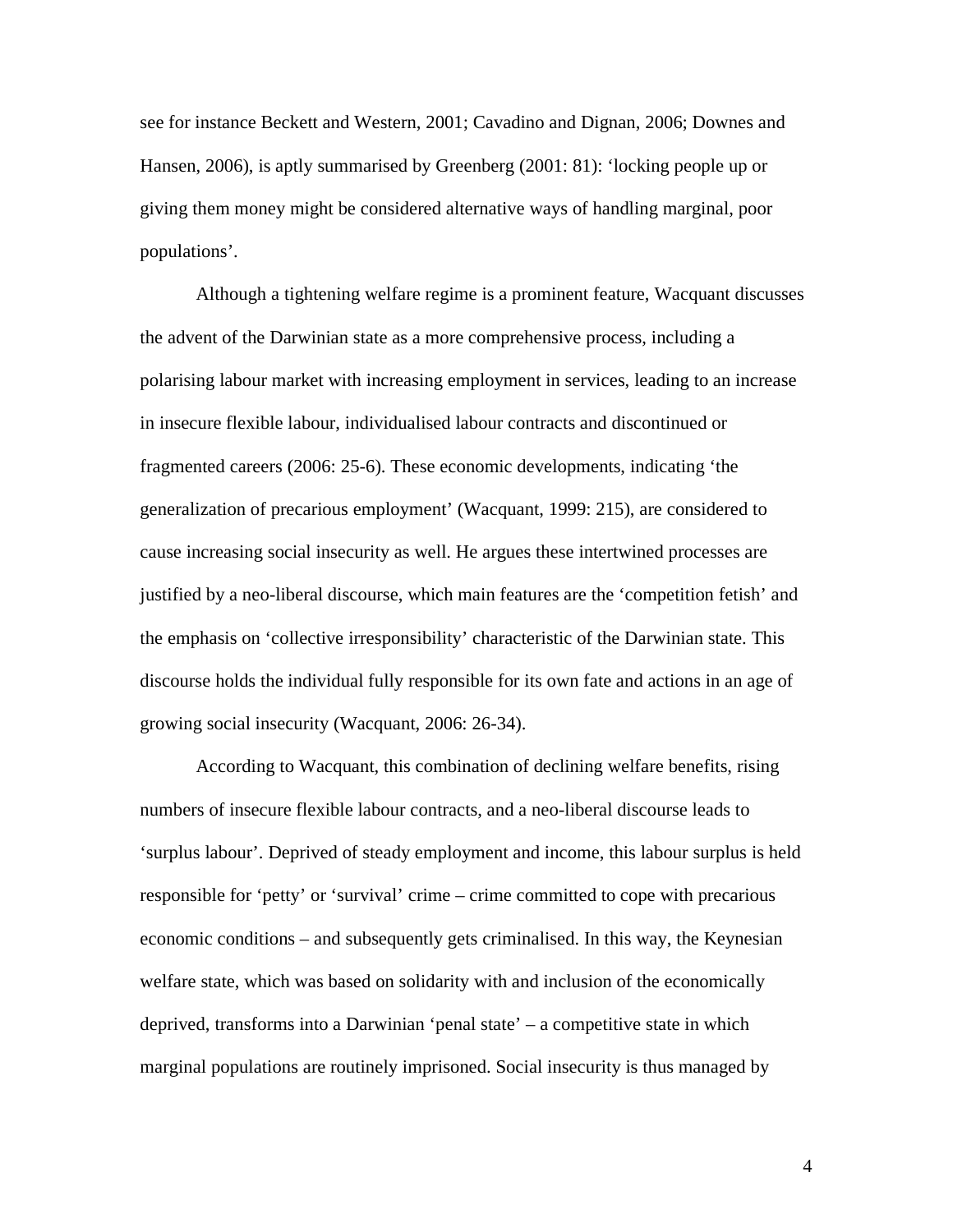means of incarceration – a process indicated by Wacquant as 'punishing the poor' (2006) and 'the penal management of poverty' (1999, 2002 [1999]).

 Wacquant has not put his propositions to a direct empirical test. Instead, he illustrates his theory by sketching inflation in incarceration in the US in recent decades, and by showing that the subsequent rise in expenditure on imprisonment is accompanied by a decline in generosity when it comes to welfare benefits (Wacquant, 2005, 2006). Others did perform empirical tests, but only of a part of Wacquant's more comprehensive theory: they focused on the proposition that lower expenditures on welfare benefits lead to higher levels of incarceration. Although Cavadino and Dignan do not find support for this thesis when assessing this relationship for twelve OECD countries (2006), Downes and Hansen do if nineteen OECD countries are under assessment (2006), just as Beckett and Western find partial support for this thesis in the US (2001).

Only the study of Downes and Hansen (2006) seems to provide a serious test, though, since only they use longitudinal data and subsequently show there is an impact of declining welfare expenditures on imprisonment in the west. Nevertheless, Downes and Hansen (2006) rightly argue that further research is needed, because they merely focus on a bivariate relationship and consider but two points in time. Besides, it is important to stress that Wacquant's theory on the rise of the penal state includes more causes than declining welfare benefits: a rising number of insecure, flexible jobs and a neo-liberal discourse are considered to be relevant as well. Therefore, we aim to assess whether these economic changes and the spread of this discourse are really related to imprisonment rates in the west. To do so, we will test the following hypotheses: low welfare generosity and low expenditures on welfare benefits are positively related to imprisonment rates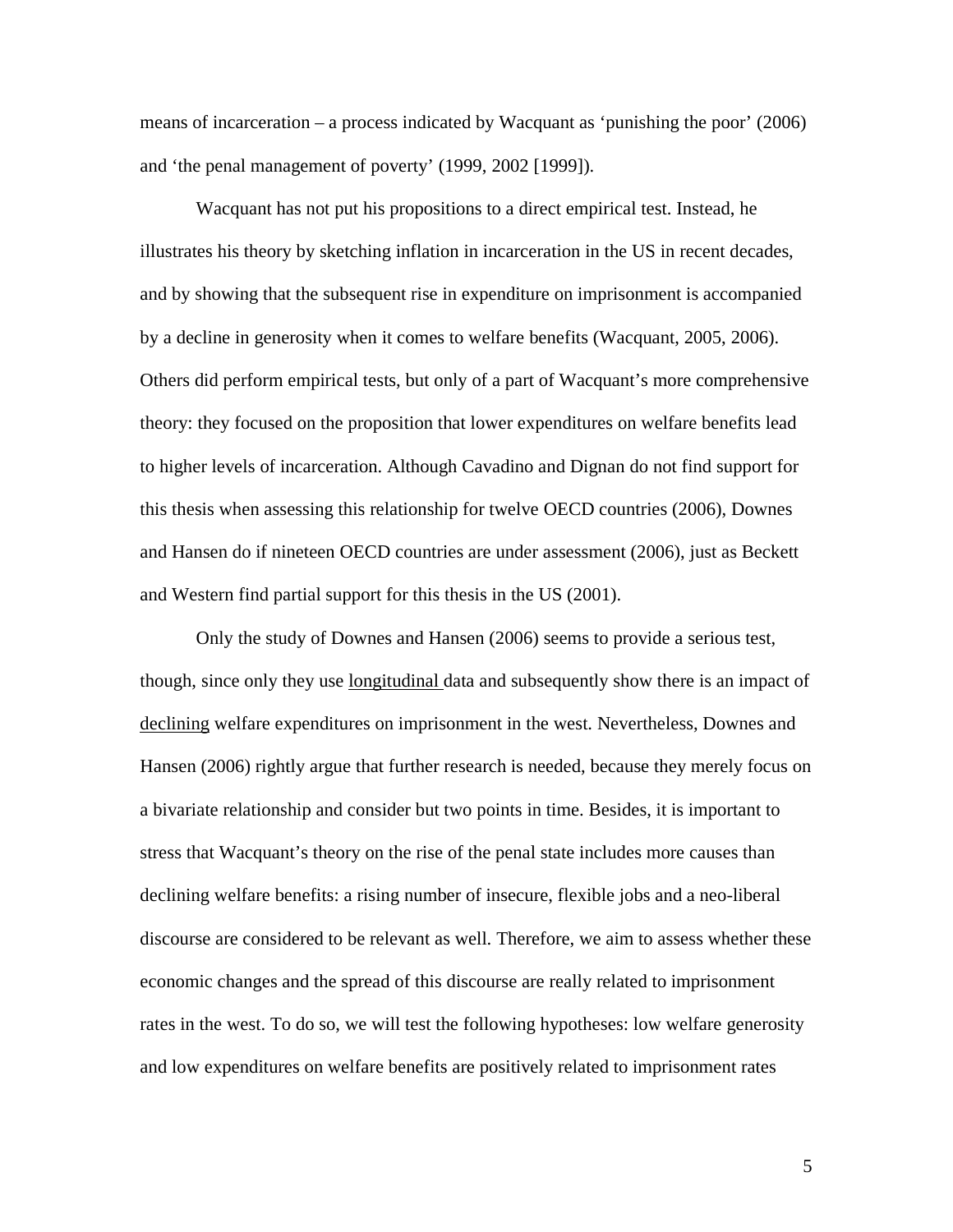(hypothesis 2), flexible labour is positively associated with imprisonment rates (hypothesis 3), and support for neo-liberal policies is positively correlated with imprisonment rates (hypothesis 4).

#### 2.2 Penalisation and the new political culture

It remains to be seen whether increased rates of incarceration actually result from a comprehensive process of economic neo-liberalisation. An alternative explanation suggests that what may have been decisive instead is the emergence of a new political culture that revolves around cultural issues rather than issues of class and economic distribution – above all the amplification of the quest for national unity and national identity.

As is well known, the counterculture of the 1960s and 1970s featured well-educated middle-class youth protesting against a bureaucratised, technocratic, capitalist society ('the system') that was seen as suffocating individual liberty and as such perceived as a threat to the quest for individual self-attainment (cf. Roszak 1969; Zijderveld 1970). These morally individualist values have not disappeared since, but have only become more widespread according to Inglehart's studies of a gradually unfolding 'silent revolution' (1977) or process of 'postmodernisation' (1997), in which so-called post-materialist values like individual liberty and self-expression gain momentum over materialist issues. Since post-materialism in the materialism/post-materialism index actually measures libertarianism, the rise of postmaterialist values witnessed by Inglehart really means that a shift from authoritarian to libertarian values occurred in recent decades (Flanagan, 1979; 1982; 1987; Kitschelt, 1995; Middendorp, 1991; XXX1). However, this does not undermine the central tenet of Inglehart's theory of the silent revolution: values pertaining to individual liberty have moved centre stage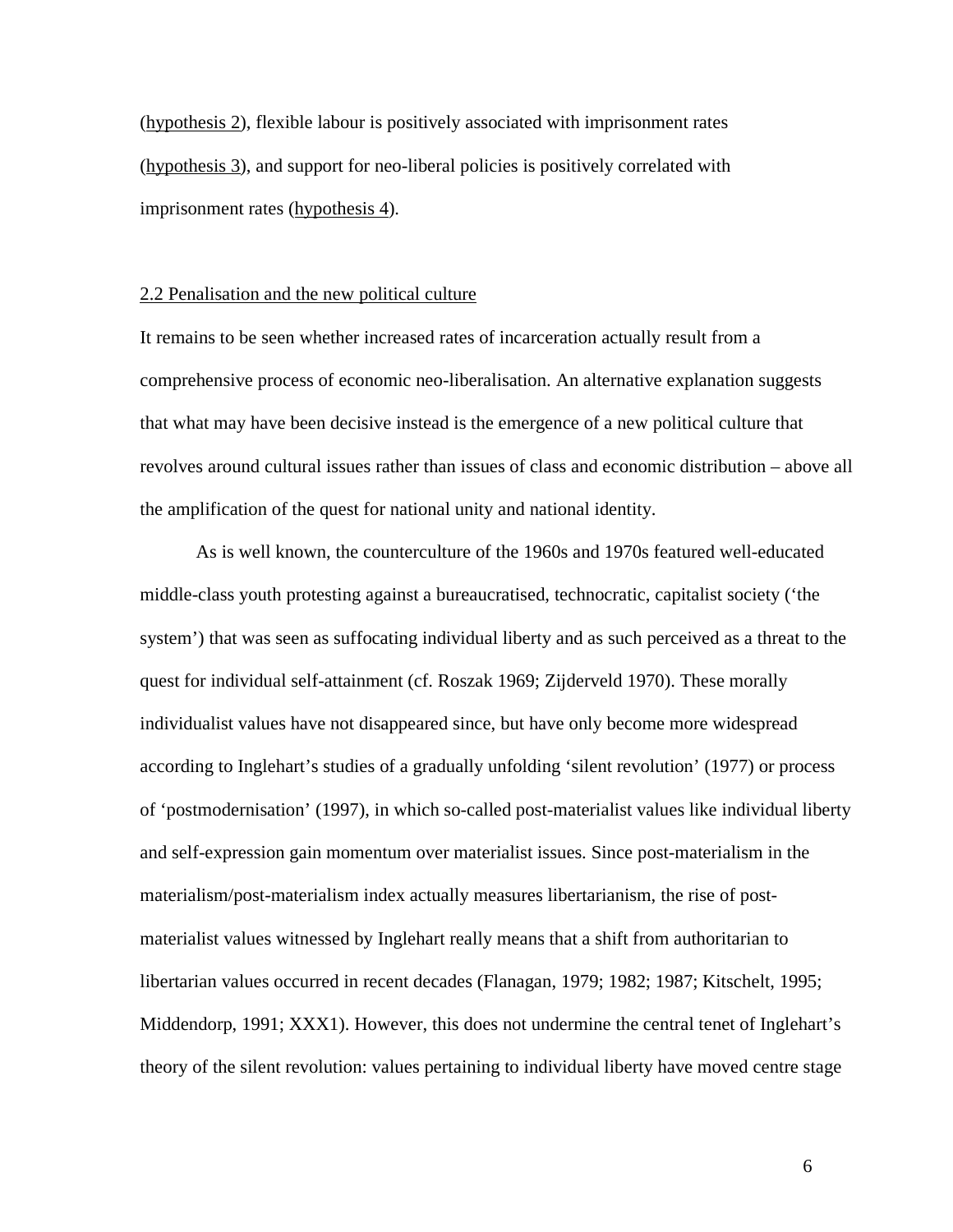since the 1960s and 1970s. What we have been witnessing since then is the emergence of a 'new political culture' around these values, and post-industrial cultural politics has accordingly increasingly replaced class politics as the principal focus of political conflict (Dalton et al. 1984; Rempel and Clark 1997; Clark 1998, 2001; Hechter 2004; XXX2; XXX5).

Since the 1980s, however, a rightist branch of new cultural politics has emerged, basically driven by deeply felt dismay about left-libertarian cultural politics as the offshoot of the counterculture.<sup>2</sup> In the United States, the new Christian right gained momentum under the presidency of Ronald Reagan, and has remained voicefully present ever since, pathologising the morally individualist and relativist values of the counterculture. In these new-rightist (i.e. culturally conservative) circles, as Thomas Frank observes, 'the counterculture' and 'the sixties' have become synonyms for 'a ten-year fall from grace, the loss of a golden age of consensus, the end of an edenic epoch of shared values and safe centrism' (1998: 1), while 'in the nation's politics, sixties- and hippie-bashing remains a trump card only slightly less effective than red-baiting was in earlier times' (idem: 3).

Most European countries have been witnessing the emergence of new-rightist movements and parties since the 1980s as well. Like new-leftist parties, these new-rightist parties emphasise cultural issues more than anything else – yet do so from a right-authoritarian rather than a left-libertarian angle. They have been electorally successful all over Europe since the 1980s.<sup>3</sup> Mockingly referring to a 'silent counter-revolution', Ignazi (1992, 2003) has consequently rightly critiqued Inglehart for his reduction of new cultural politics to its leftlibertarian branch only (see also Veugelers 2000). The importance of its right-authoritarian counterpart is underscored by the fact that the new-rightist parties all in all constitute no more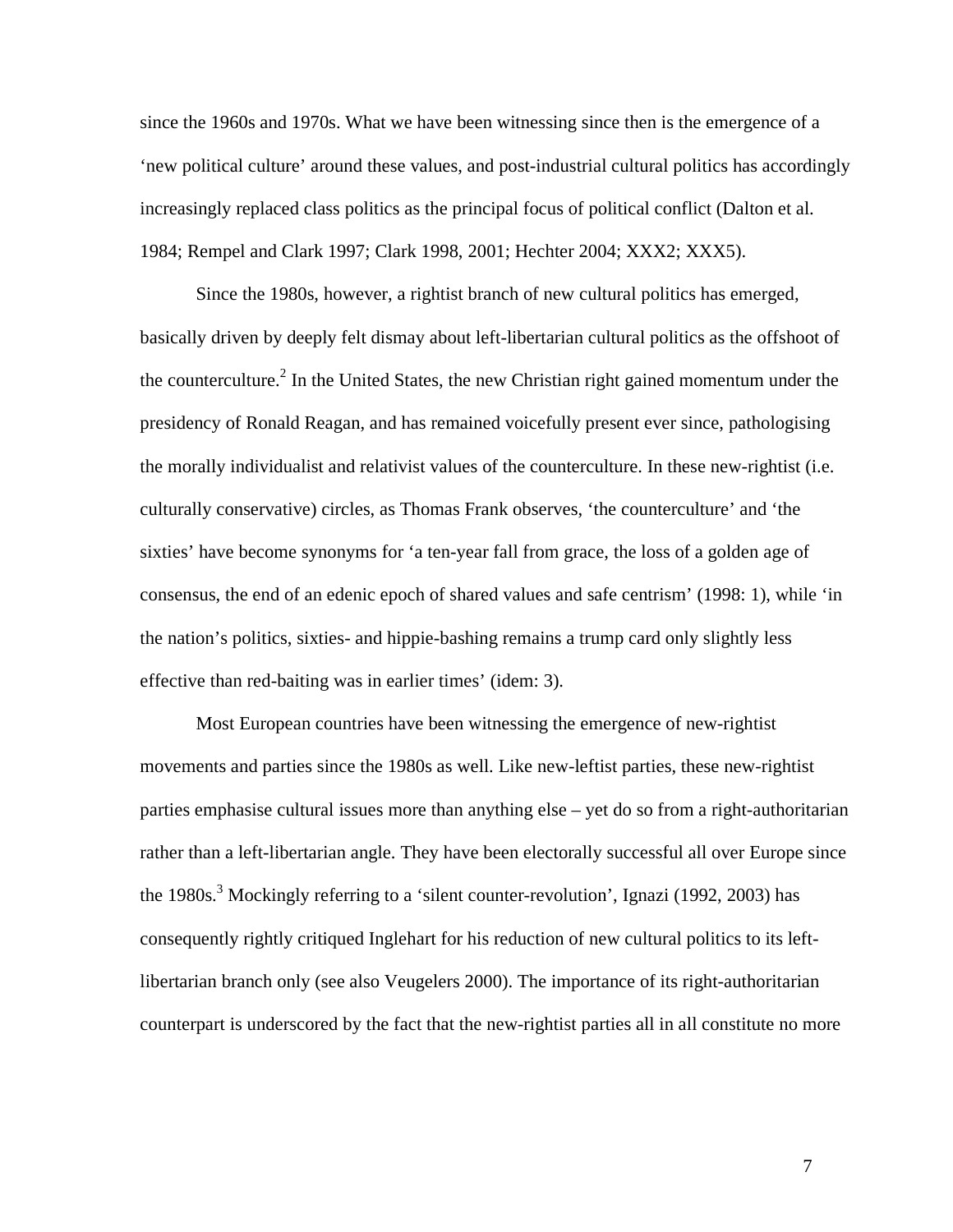than the tip of an iceberg of politico-cultural change: many mainstream rightist parties in western countries have also moved in more authoritarian directions since the 1980s (XXX2).

Besides striving for the strengthening of national unity and national identity, obstructing immigration, repressing non-national ethnic or cultural identities, and reaffirming traditional moral values, new-rightist parties political agenda's across western countries all prominently feature crime fighting as a major vehicle to maintain order in the nation (XXX3; Ignazi 1992, 2003; Veugelers 2000). This suggests that increased incarceration rates may not so much be caused by the shift to neo-liberal economic policies as suggested by Wacquant, but may instead be a vital element of the new-rightist politico-cultural backlash stressing authoritarian measures to re-establish order in the nation. Our fifth hypothesis, in short, is that highest incarceration rates will be found in those countries and those periods in which this backlash is strongest.

Although the historical materialist logic of Wacquant's theory (see 2006: chapter 1) implies this backlash is an economically driven phenomenon, the alternative theory suggests it is primarily a cultural phenomenon. In order to assess this cultural logic to explain the rise of the penal state, we will test our final hypothesis (hypothesis 6): support for new-rightist policies cannot be explained by low welfare generosity, low expenditures on welfare benefits, flexibilisation of labour, nor by support for neo-liberal policies.

#### **3. Data and measurement**

Since no complete data set covering imprisonment rates, ideological measures and welfare state measures are available, we have constructed our own using information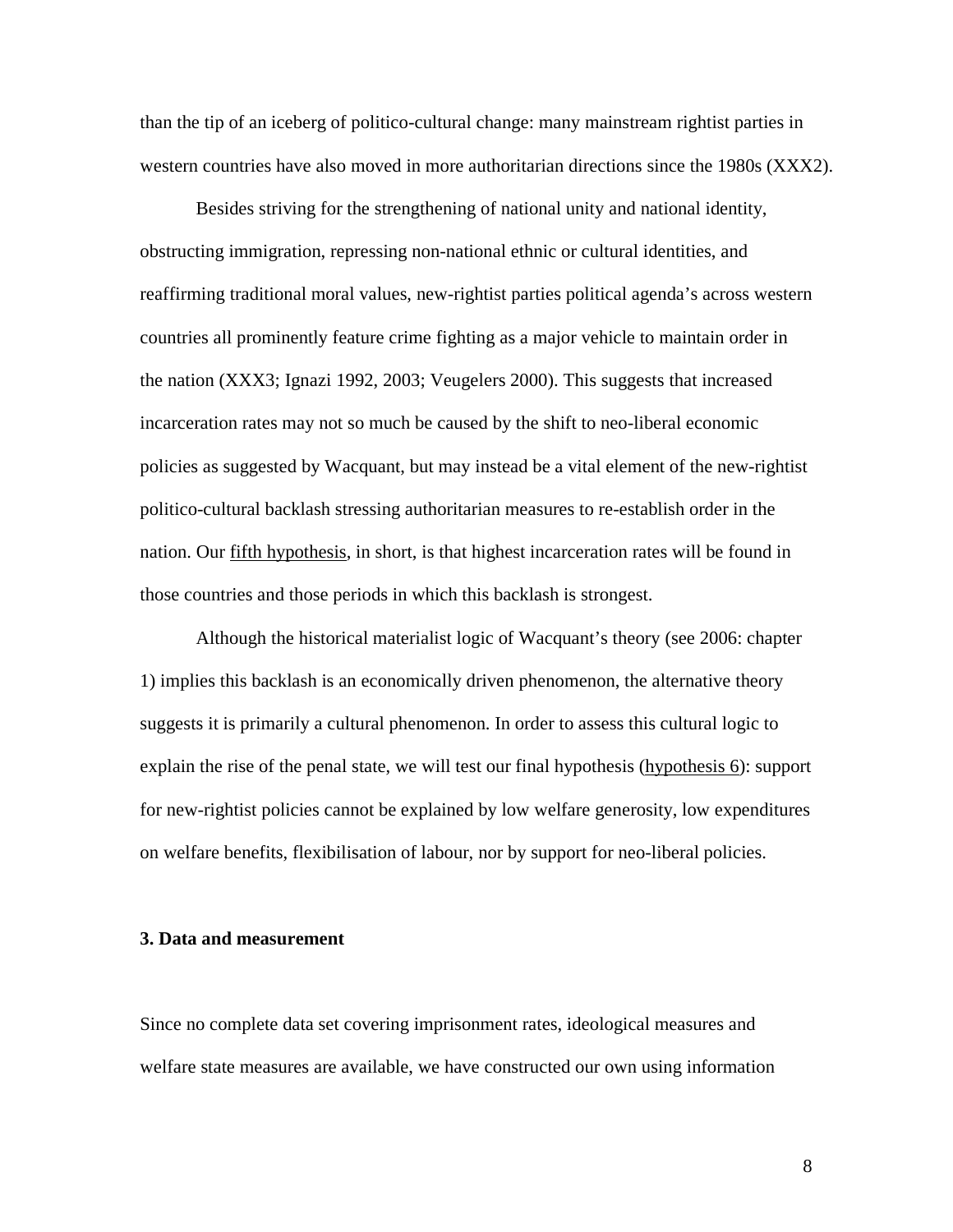from various sources for as many countries as possible for an extended period. Since some data sources only cover a limited number of countries or a limited number of years, our analyses are restricted to sixteen countries (see for an overview table 1 below) in a ten year period (1992 to 2001), which largely corresponds with the time span discussed by Wacquant: in his most recent work he explicitly states that his theory covers developments in Europe for the last fifteen years, a period in which those in the Unites States are assumed to continue (2006: 16). Below we elaborate on the data sources and measures used to test our hypotheses. Descriptive statistics of all independent variables can be found in appendix 1.

Imprisonment is measured for each country as the number of people in prison per 100.000 inhabitants.<sup>4</sup> These statistics are available from the International Centre for Prison Studies' website, www.prisonstudies.org, for the years 1992, 1995, 1998, and  $2001^{5}$ 

Expenditures on welfare benefits is measured as the percentage of the gross domestic product spent on welfare benefits in a country. These statistics are available from the Organisation for Economic Co-operation and Development's (OECD) website, www.OECD.org.

Welfare generosity is measured using the so-called generosity index developed by Scruggs (2004), which is often used in comparative welfare state research (see, for example, Brooks and Manza, 2006). The index is based on individual rights to social security. Higher scores on this index indicate a larger compensation for lost income due to unemployment, disability and old age.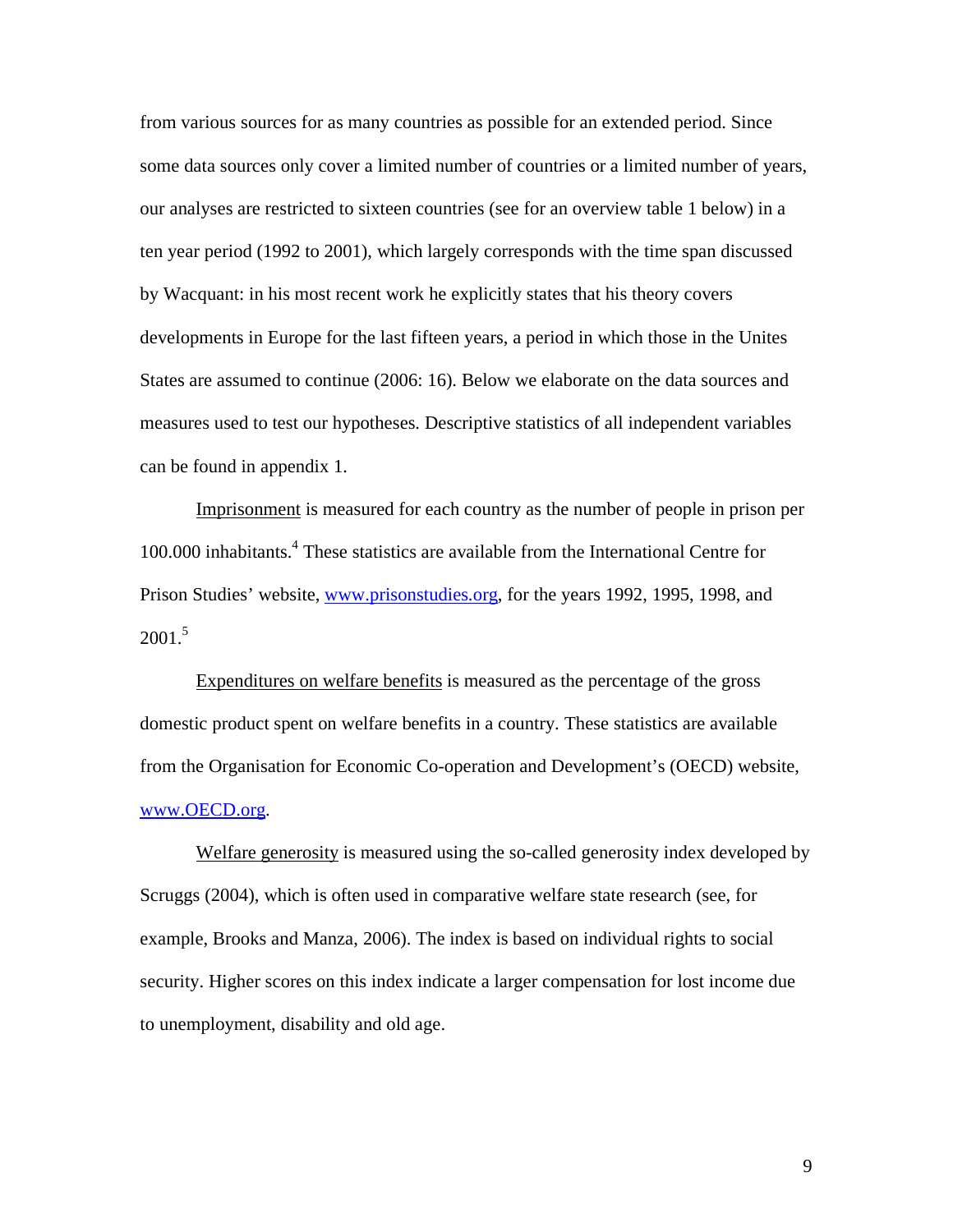Flexible labour is measured as the incidence of temporary employment expressed as a percentage of total employment. These statistics are available from the OECD website as well.

Support for neo-liberal policies is measured using political party manifesto data coded by Budge et al. (2001), who quantified all post-war party manifestos of major parties in the sixteen countries under observation. Each sentence and quasi-sentence in the party manifestos has been coded into one of 56 policy priorities. All sentences covering a policy priority are summed and expressed as a percentage of the total number of sentences in the document. A score on a policy priority thus reflects the space this priority occupies in the party manifesto.

 Using these party-manifesto data, a scale was created by subtracting the attention for four policy priorities expressing support for traditional leftist policies of welfare state expansion and market intervention ('Controlled economy', 'Economic planning', 'Nationalisation', and 'Welfare state expansion') from four policy priorities expressing support for neo-liberal economic policies of welfare state limitation and laissez-faire policies ('Free enterprise', 'Economic incentives', 'Economic orthodoxy', and 'Welfare state limitation').

In order to create an indicator for the general level of support for neo-liberal policies for each country in each election year, the mean of all political parties was calculated. Doing so, we weighted for their share of the vote to account for their relative importance (cf. XXX2). Higher scores on this scale stand for more support for neo-liberal policies in a given country and year.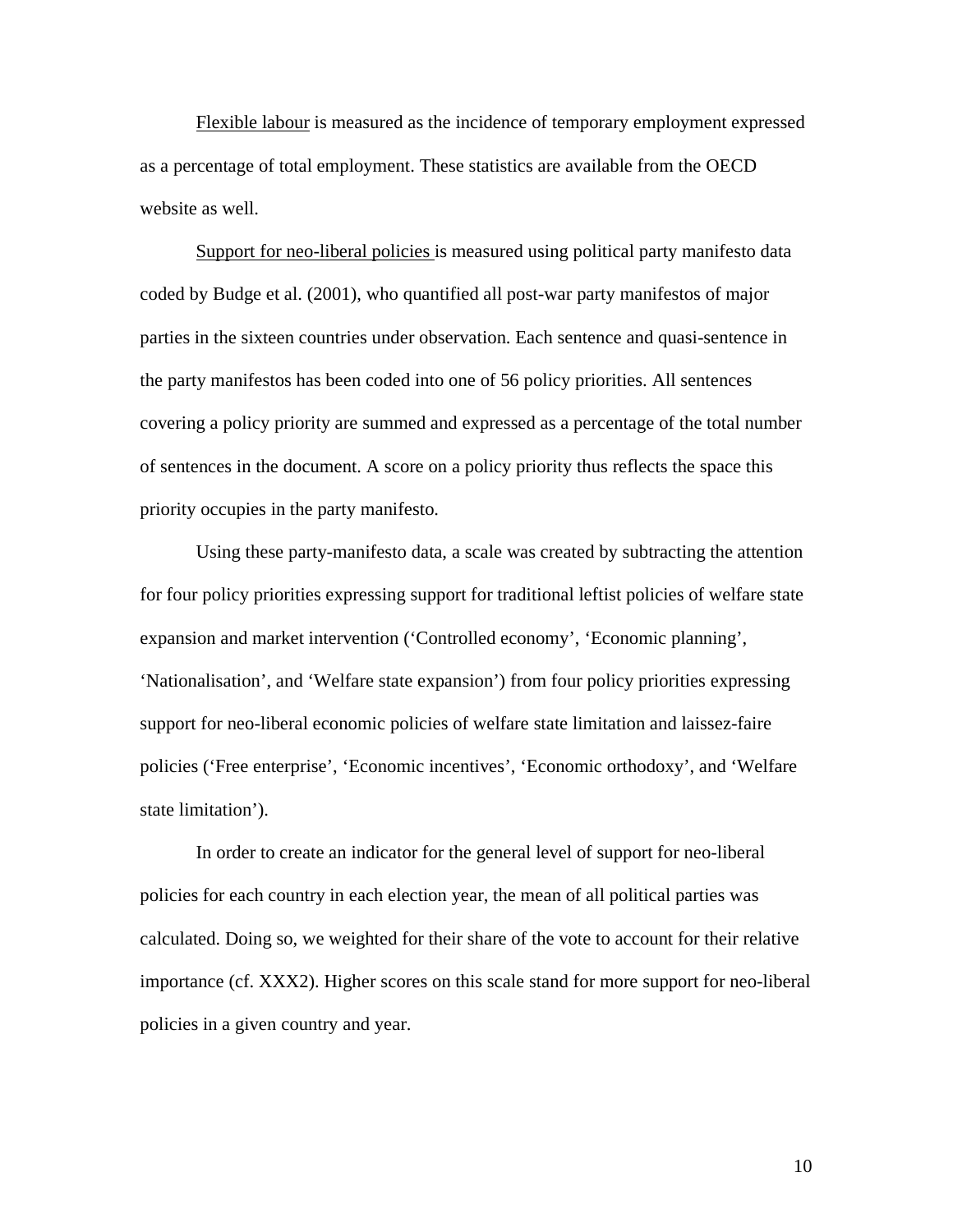Support for new-rightist policies is measured in a similar vein as support for neoliberal policies. The attention for three policy priorities expressing support for left-wing rejection of moral traditionalism and approval of cultural diversity ('National way of life negative', 'Traditional morality negative', and 'Underprivileged minority groups') was subtracted from two policy priorities expressing support for right-wing policies of restoration of the moral order ('National way of life positive' and 'Traditional morality positive').<sup>6</sup> In order to construct an indicator for the general support for new-rightist policies for each country in each election year, the weighted mean of all political parties was calculated. (cf. XXX2).

## **4. Results**

First we test the hypothesis that incarceration rates have risen in North America, Western Europe, and Australia (hypothesis 1). Since it is unclear for which countries this presumed trend holds, we have analysed trends for separate countries as well as the general trend.<sup>7</sup>

### [Insert table 1 about here]

As table 1 indicates, temporal changes in imprisonment rates vary from country to country. Strikingly, no general trend seems to exist: the phenomenon of penalisation is not characteristic for the west as a whole in the ten year period under observation. Nevertheless, imprisonment rates have only significantly declined in Denmark, and have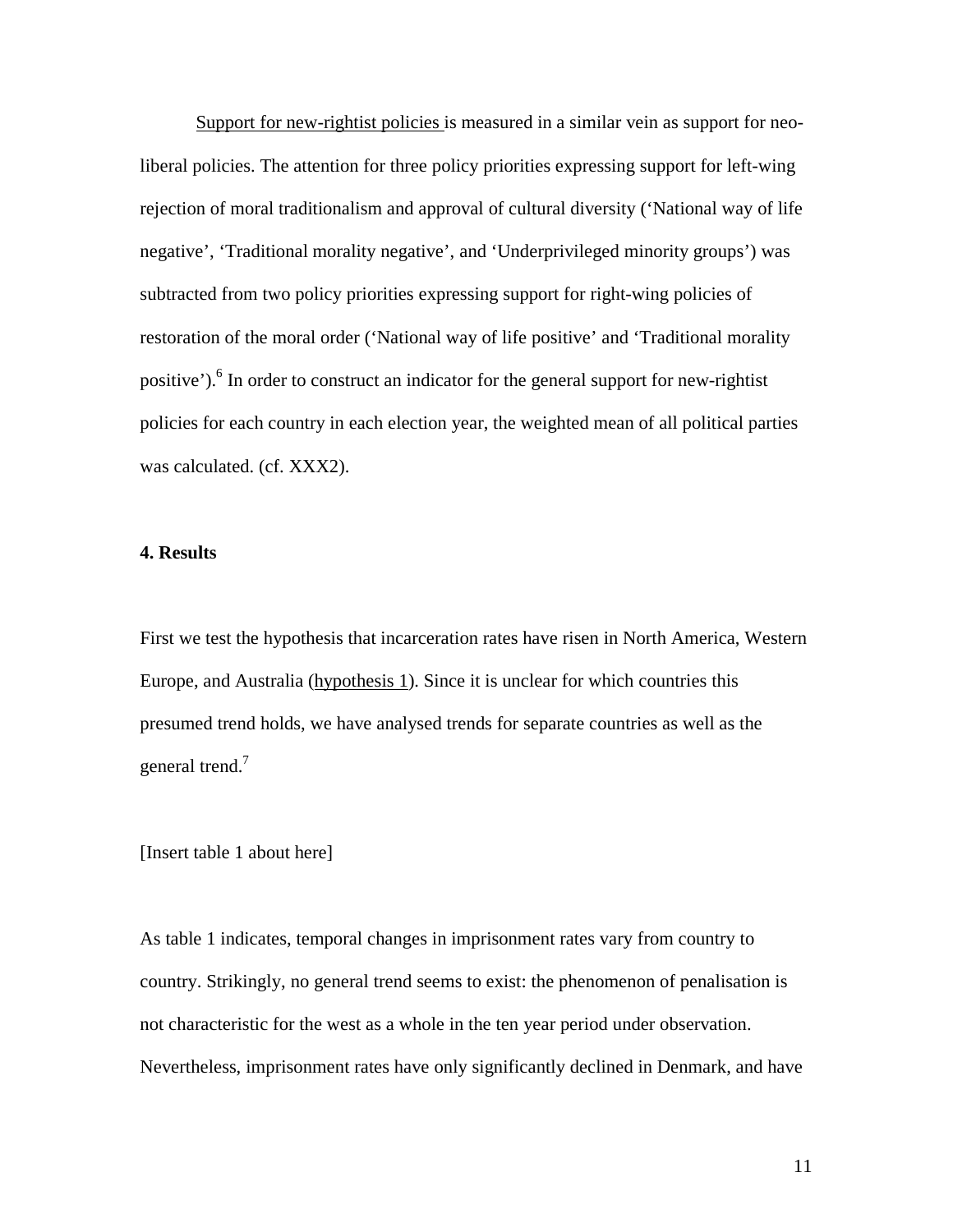risen in various countries: not only in the often discussed case of the United States, but also in Australia and in European countries such as Germany and the Netherlands. Thus, Wacquant seems partially right. Although no universal development can be discerned, incarceration has been on the rise in various western societies indeed.

 The above indicates that imprisonment rates do change over time. The question is whether this temporal variation can be explained by Wacquant's theory of economic neoliberalisation. To assess the tenability of this theory, we test the hypotheses derived from it by means of multi-level analyses so we can separate the variance in imprisonment rates at year level from the variance at country level (see table 2 for details). This is useful since Wacquant's theory concerns a temporal process: its tenability obviously depends on its ability to explain variance at year level.

Model 0 indicates a multi-level structure exists in the data: 62 per cent of the variance is located at the country level, while 38 per cent is located at the year level. $8$ 

#### [Insert table 2 about here]

In model 1, we added the concrete aspects of economic neo-liberalisation discussed by Wacquant – indicators for expenditures on welfare benefits, welfare generosity, and flexible labour – in order to test hypotheses 2 and 3. According to hypothesis 2 low welfare generosity and low expenditures on welfare benefits are positively related to imprisonment rates, whereas hypothesis 3 predicts a positive association between flexible labour and imprisonment rates. None of these three indicators of economic neoliberalisation has a significant effect on imprisonment rates, and there is no explained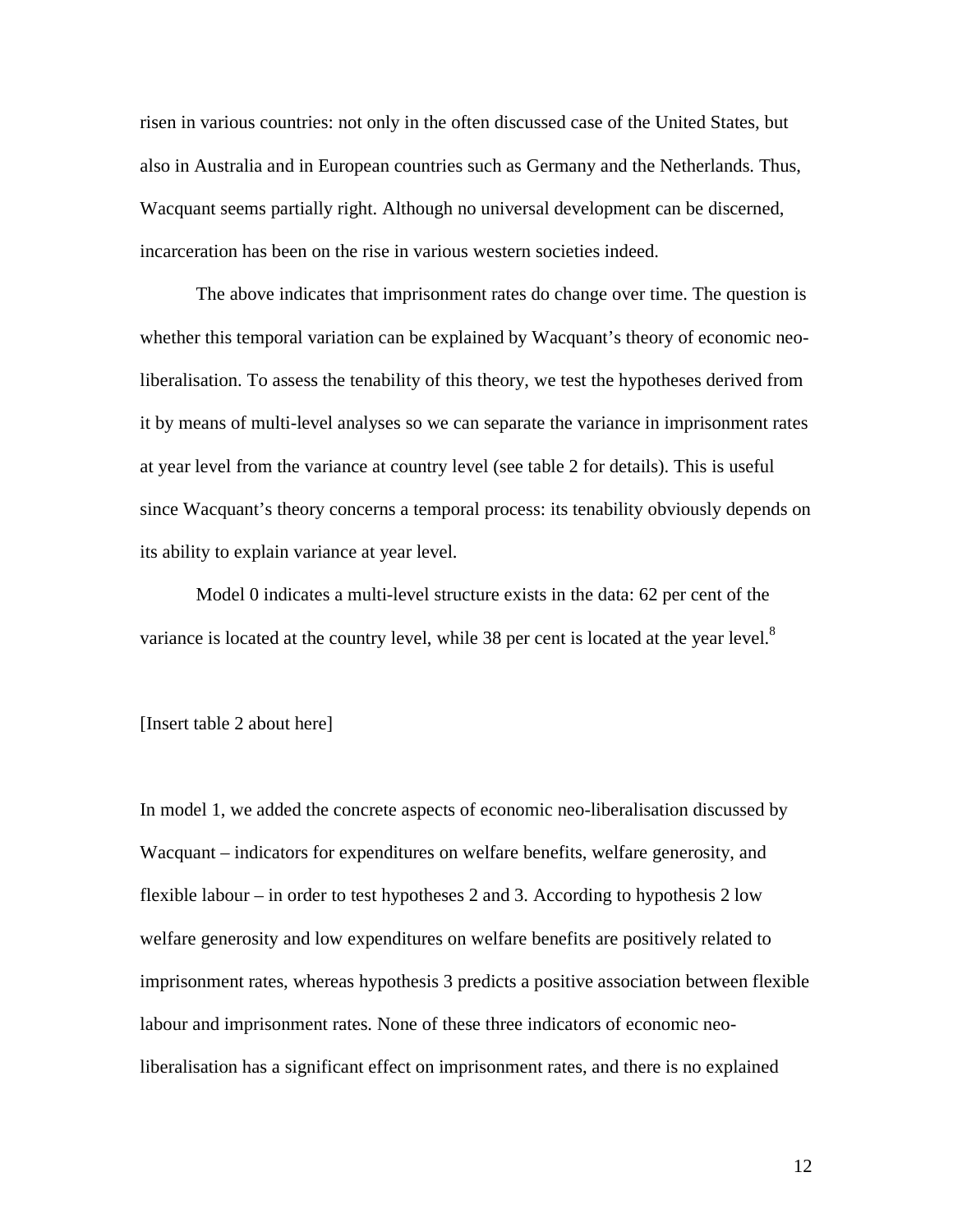variance at year level at all. This means that a tightening of the welfare state and rising temporary employment are not related to imprisonment rates. Hence, both hypotheses are refuted.

 In model 2, we added the indicator for support for the neo-liberal discourse that according to Wacquant underlies the process of penalisation. According to Wacquant's theory, support for neo-liberal policies is positively correlated with imprisonment rates (hypothesis 4). Since this variable neither has a significant effect on incarceration rates, nor leads to any explained variance at year level, this last hypothesis pertaining to economic neo-liberalisation is rejected as well. All indicators for neo-liberalisation fail to significantly explain temporal variation in imprisonment rates, suggesting that Wacquant's materialist explanation is empirically untenable.

What is striking is that none of the indicators of economic neo-liberalisation show a significant positive trend for the ten-year period under scrutiny. In this period the expenditures on welfare benefits did not decline (Pearson's  $r = -0.08$ ,  $p = 0.54$ ,  $N = 63$ ), and welfare benefits did not get less generous (Pearson's  $r = -0.06$ ,  $p = 0.64$ ,  $N = 63$ ). Neither did a process of flexibilisation of labour occur (Pearson's  $r = 0.09$ ,  $p = 0.48$ , N = 63), nor did levels of support for neo-liberal economic policies rise (Pearson's  $r = 0.21$ , p  $= 0.10$ , N  $= 63$ ). These findings (see appendix 1 for details) are at odds with accounts of scholars who argue that a process of neo-liberalisation has taken place (e.g. Korpi, 2003), but resonate with the work of Pierson (1991: 171) and Van Oorschot (2006), who found that social expenditures in various western countries have, to date, not declined at all or have even risen slightly (cf. Brooks and Manza, 2006). In short, economic neoliberalisation most likely fails to explain any temporal variation in imprisonment rates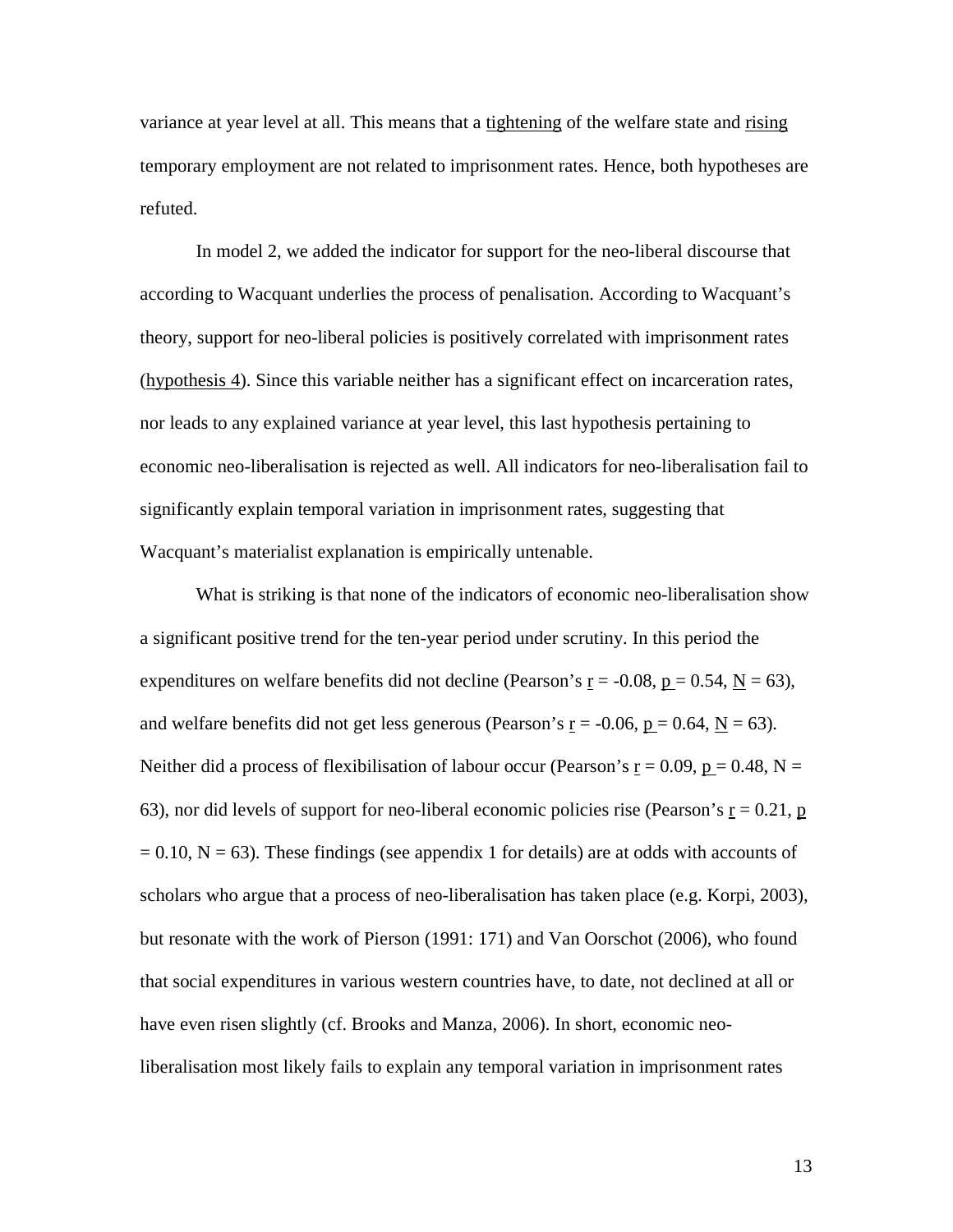because such a process did not occur in the period under observation. Contrarily, support for new-rightist policies did rise significantly in this period (Pearson's  $r = 0.29$ ,  $p = 0.02$ ,  $N = 63$ ), and might therefore provide a better explanation.

To assess the validity of the alternative explanation relating to the rise of a rightwing political culture, we added the indicator for support for new-rightist politics in model 3. Contrary to models 1 and 2, this model proved to be a significant improvement at 5% level. $9$  As predicted by hypothesis 5, this variable has a positive effect on imprisonment rates: the highest incarceration rates are found in those countries and those periods in which new-rightist politics are most prominent. Note that primarily temporal variation is accounted for: the explained variance at year level is 33 per cent, whilst that at country level is 18 per cent. Put differently, the rise in new-rightist politics explains rising incarceration rates.

To separate the year-level variance from the country-level variance in imprisonment we have used multi-level analyses. However, the analyses presented are based on somewhat a-typical data – the number of years per country is rather low. Therefore we replicated the analyses using OLS multiple regression to test the robustness of our findings. As table 3 clearly shows, this yields the same results.

#### [Insert table 3 about here]

The assumption of uncorrelated observations underlying OLS multiple regression is violated in this analysis, but since the multi-level analyses yield similar results our findings seem to be robust.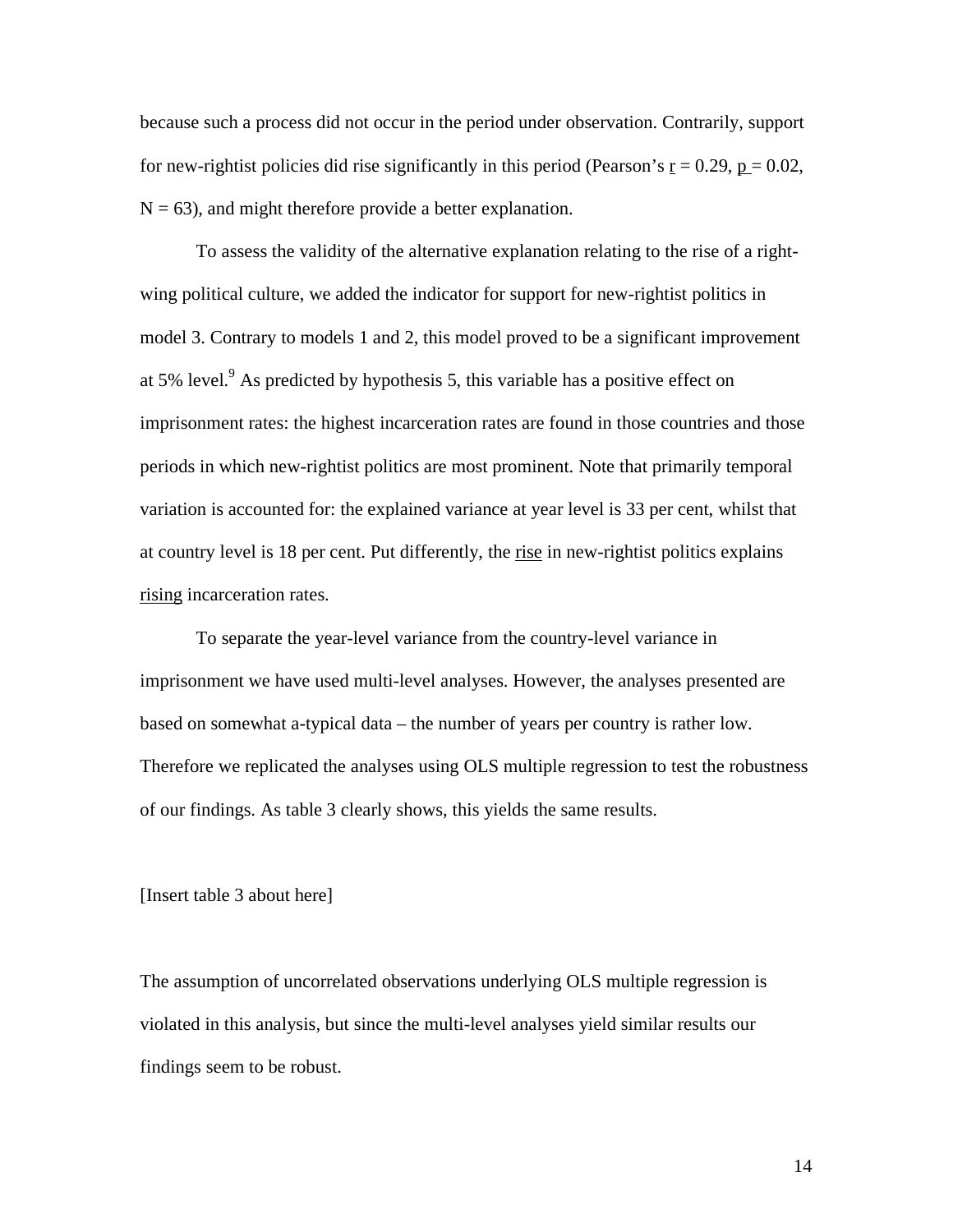Penalisation can be explained by a new-rightist political culture, whereas none of our indictors for economic neo-liberalisation has any impact. However, it remains to be seen whether these cultural developments can be explained by the economic processes discussed by Wacquant (hypothesis 6). Does a linkage exist between support for newrightist policies and welfare generosity, expenditures on welfare benefits, flexible labour, and support for economic neo-liberal policies? Table 4 sheds light on these matters by presenting bivariate relationships as well as standardised multiple regression coefficients. Even in the bivariate analysis, which provides the most lenient test, Wacquant's materialist logic does not hold. No significant relationship is found between new-rightist policy preferences and the indicators for welfare generosity, expenditures on welfare benefits or neo-liberal discourse, while, surprisingly, flexible labour is negatively related to the former, whereas a materialist theory such as Wacquant's would predict a positive association.

## [Insert table 4 about here]

All in all, these findings suggest that we are indeed witnessing an independent politico-cultural backlash that explains penalisation. Naturally, economic neo-liberal policies can go hand in hand with new-rightist cultural ones, as the case of Reaganism illustrates. However, our findings indicate that these can be disentangled analytically as well as empirically.

#### **5. Conclusion and discussion**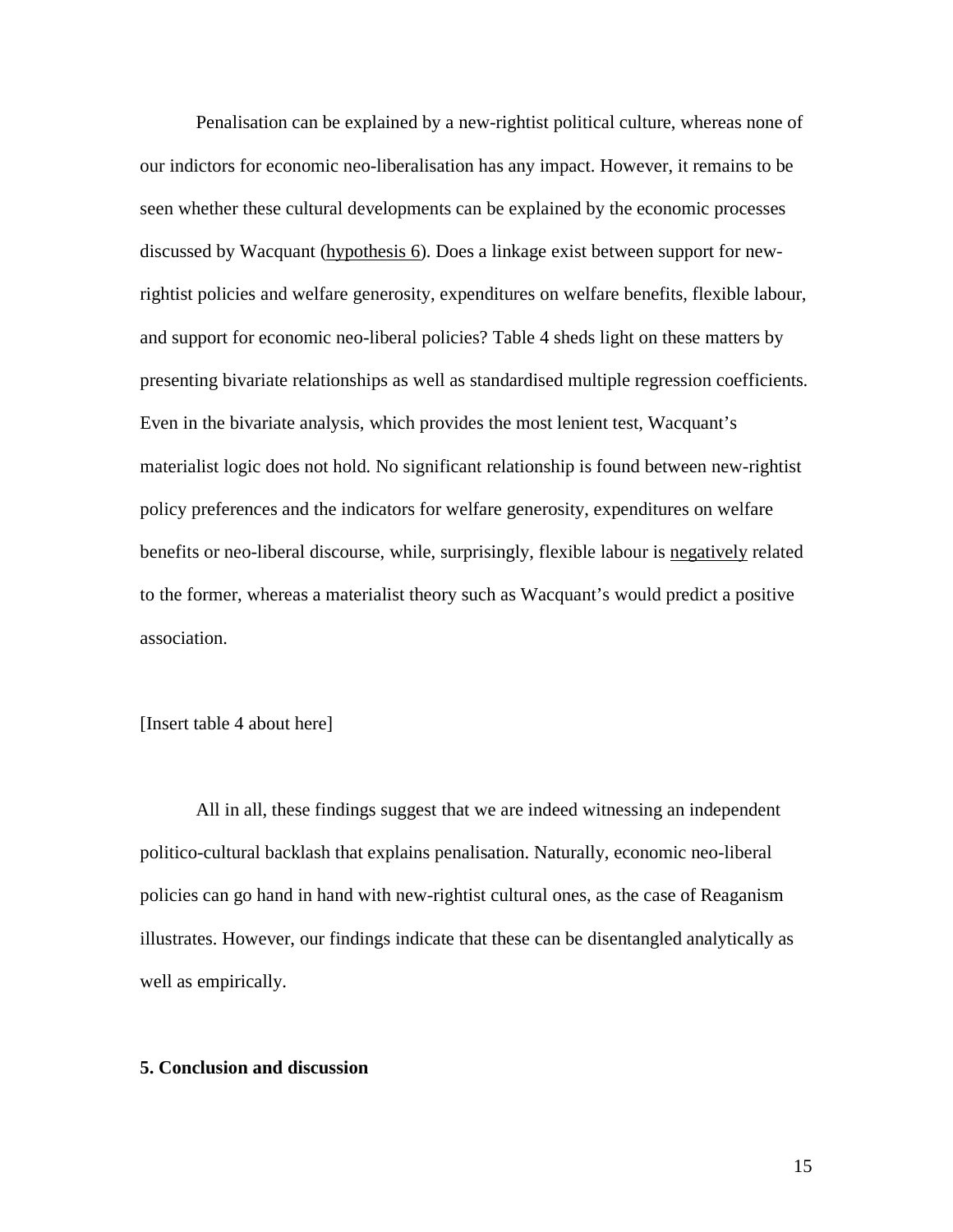Our findings indicate that there is no general trend of penalisation in the west. However, incarceration rates have risen since the early 1990s in various countries. Two theories to account for this temporal variation in imprisonment rates are put forward in this paper: on the one hand Wacquant's materialist theory focussing on a process of economic neoliberalisation, and on the other hand a theory drawing on the rise of a new political culture.

 None of our indicators of economic neo-liberalisation has any effect on imprisonment rates. Even in our broad analyses, which are better suited to test Wacquant's comprehensive theory than research merely focusing on welfare expenditures (see Beckett and Western, 2001; Cavadino and Dignan, 2006; Downes and Hansen, 2006), no empirical support for a materialist explanation was found. Moreover, no evidence was found for the presumed process of economic neo-liberalisation that lies at the core of Wacquant's theory: in a ten year period expenditures on welfare benefits did not decline and the welfare state did not get less generous. Neither did a process of flexibilisation of labour take place, nor did levels of support for neo-liberal economic policies increase. In short, all of our findings put Wacquant's theory seriously in doubt – at least for the period that most closely resembles the time span indicated in his recent work (2006: 16).

 Contrarily, the alternative theory focusing on the rise of a new political culture centred on cultural issues was empirically corroborated. The rise of a new-rightist political culture provides an explanation for penalisation, while economic neoliberalisation does not: penalisation seems to be part of a broader new-rightist current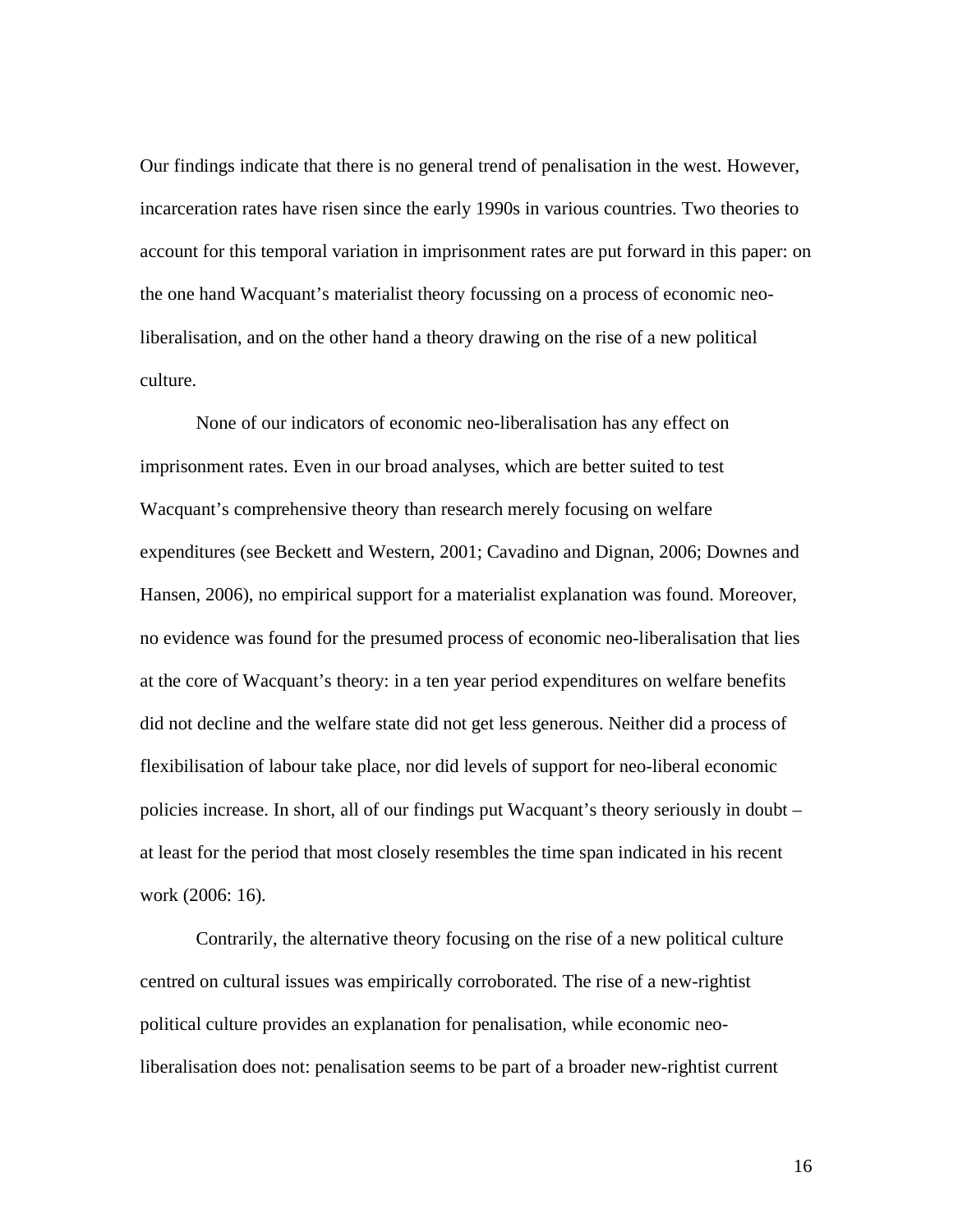emphasising social order in the nation. In the light of Wacquant's materialist line of reasoning, it is important to note that support for new-rightist politics is not caused by economic neo-liberalisation. While indicators of the latter shows no temporal trend at all, the former has risen significantly in recent decades (cf. XXX2). That previous research indicates that this new-rightist rise is most severe in countries where support for newleftist politics was strong in the 1960s and 1970s (XXX6) underpins that penalisation can be understood as being part of a right-authoritarian politico-cultural backlash aimed at restoring order in the nation.

As our findings indicate that this process is not driven by economic insecurity, it is likely that an explanation could be provided by rising levels of cultural insecurity. In a cultural transformation that can be labelled as 'reflexive modernization' (Giddens, 1994), 'postmodernization' (Bauman, 1995) or 'detraditionalization' (Heelas, 1996), moral authorities such as the church have lost their once taken-for-granted legitimacy for many in the west. The cultural insecurity brought about by this decline in clear-cut guidelines for thinking, feeling, and acting, has most likely formed the breeding ground for an authoritarian outcry for social order (see for instance Srole, 1956; McDill, 1961; Lutterman and Middleton, 1970; Middendorp, 1991; XXX4, who all demonstrate a clear relationship between cultural insecurity and authoritarianism).

Given the theoretical implications of our findings that there is no relationship between penalisation and economic neo-liberalisation, we argue they merit further scrutiny. For instance, studies could focus on welfare state retrenchment and imprisonment within countries. One could, for example, study whether in a strongly neoliberalising context such as the Netherlands (Sainsbury 1996; Korpi 2003; Van Oorschot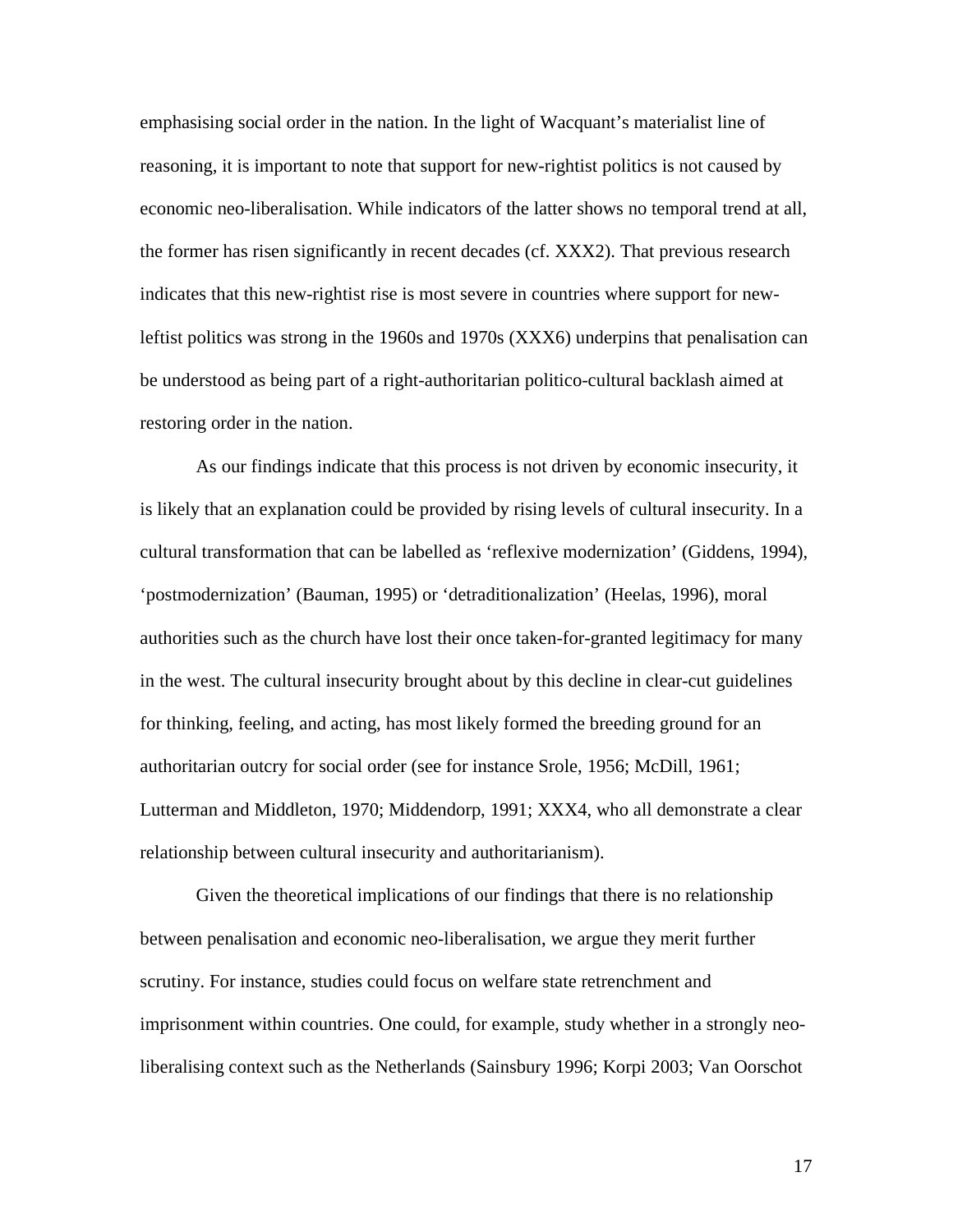2006) the economic insecure formerly dependent on welfare benefits, but now less or not entitled, have greater chances of being imprisoned. This would provide further insight into the tenability of the materialist theories put forward by Wacquant and others.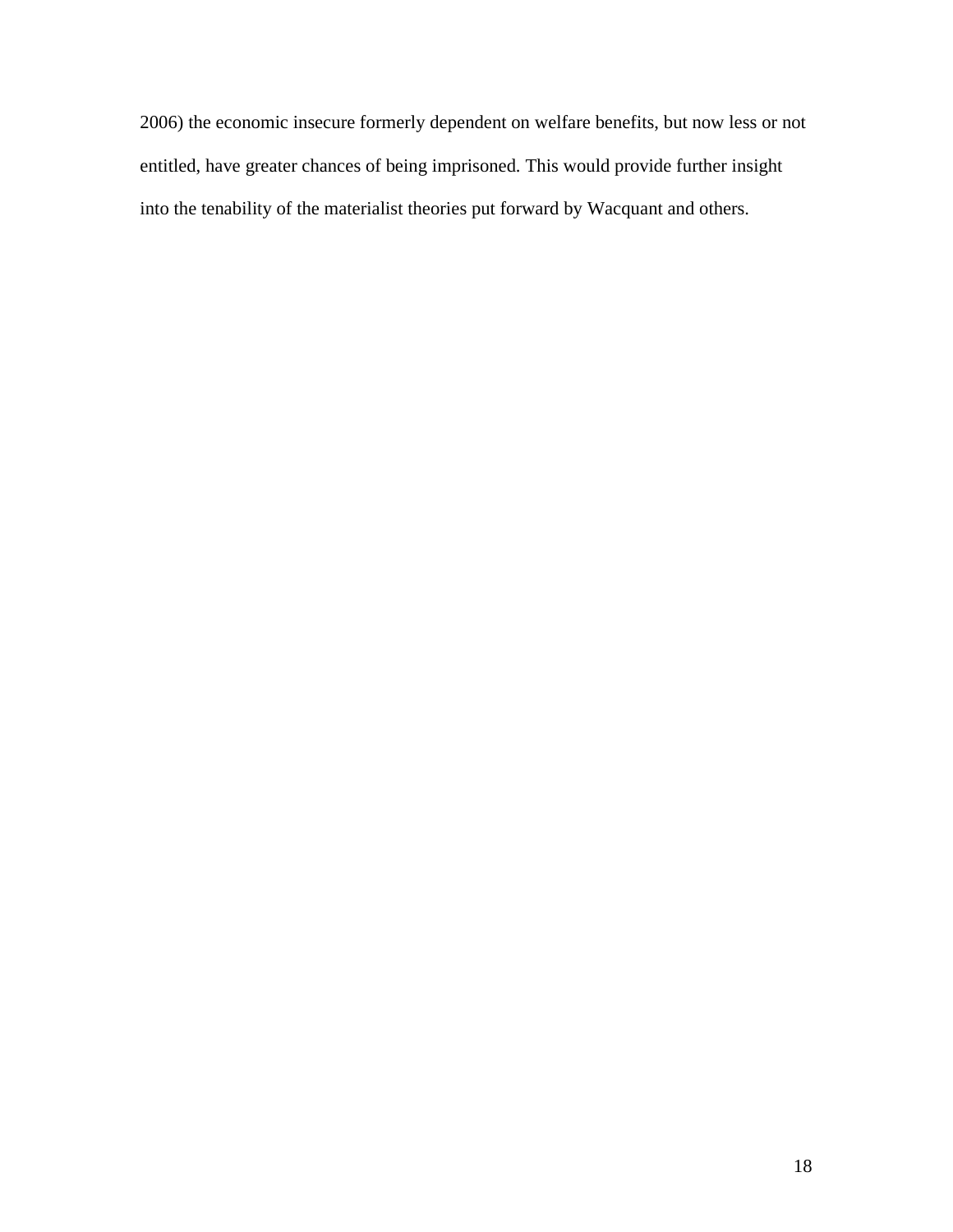## **Notes**

 1 As this title is not available in English yet, we base our argument on the French edition, *Punir les Pauvres* (2006).

 $2$  New-rightist protests against the counter culture surely existed even in the 1960s and 1970s, although most of these remained marginal and politically unorganised phenomena at the fringe of society back then (Ransford 1972, Lyons 1996, Klatch 1999).

 $3$  Examples are the FPÖ in Austria, the Schweizerische Volkspartei (SVP) in Switzerland, the Progress Party (FrP) and the Danish People's Party (DF) in Denmark, the Progress Party (FrP) in Norway, the Vlaams Blok (renamed to Vlaams Belang in 2004) in Flanders, Belgium, the Republikäner in Germany, Front National in France, and – much more recent than any of the foregoing – the Lijst Pim Fortuyn (LPF) and Geert Wilders' Freedom Party (PVV) in the Netherlands.

<sup>4</sup> We have centred the scores on this variable and all others around the mean.

<sup>5</sup> These statistics are available for 2004 as well, but because the other data sources do not cover this year, our analyses only cover the period 1992-2001.

 $6$ The exact issues used in the scales and a short description of the items can be found below (copied from Budge et al., 2001).

| Item            | Item nr. | Description                                                                      |
|-----------------|----------|----------------------------------------------------------------------------------|
| Controlled      | per412   | General need for direct government control of economy; control over prices,      |
| economy         |          | wages, rents, etc; state intervention into the economic system                   |
| Economic        | per404   | Favourable mentions of long-standing economic planning of a consultative or      |
| planning        |          | indicative nature, need for government to create such a plan                     |
| Nationalisation | per413   | Favourable mentions of government ownership, partial or complete including       |
|                 |          | government ownership of land                                                     |
| Welfare state   | per504   | Favourable mentions of need to introduce, maintain or expand any social service  |
| expansion       |          | or social security scheme; support for social services such as health service or |
|                 |          | social housing                                                                   |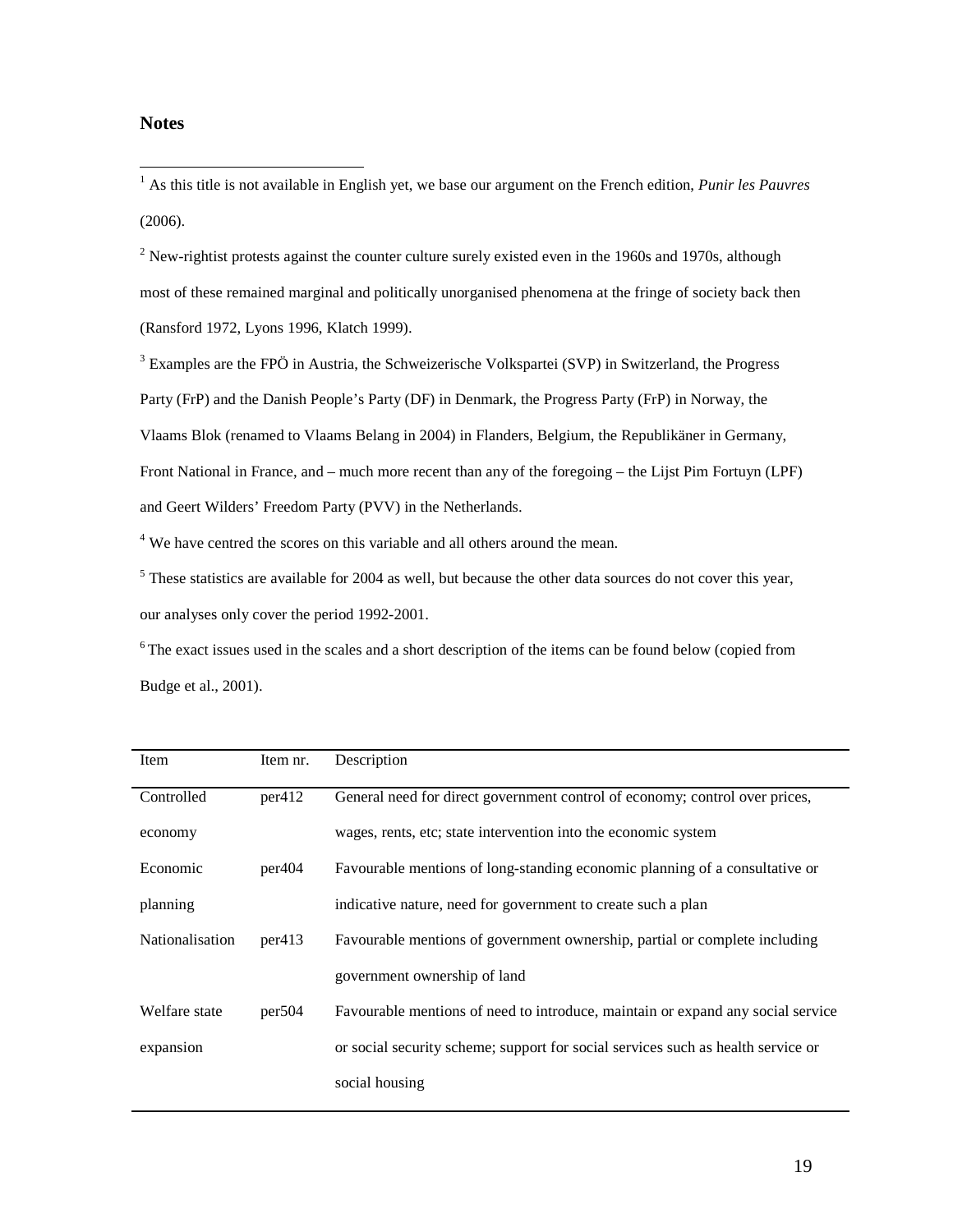| Free enterprise | per <sub>401</sub> | Favourable mentions of free enterprise capitalism; superiority of individual      |
|-----------------|--------------------|-----------------------------------------------------------------------------------|
|                 |                    | enterprise over state and control systems; favourable mentions of private         |
|                 |                    | property rights, personal enterprise and initiative; need for unhampered          |
|                 |                    | individual enterprise                                                             |
| Economic        | per402             | Need for wage and tax policies to induce enterprise; encouragement to start       |
| incentives      |                    | enterprises; need for financial and other incentives such as subsidies            |
| Economic        | per414             | Need for traditional economic orthodoxy, e.g. reduction of budget deficits,       |
| orthodoxy       |                    | retrenchment in crisis, thrift and savings; support for traditional economic      |
|                 |                    | institutions such as stock market and banking system; support for strong          |
|                 |                    | currency                                                                          |
| Welfare state   | per <sub>505</sub> | Limiting expenditure on social services or social security; otherwise as "welfare |
| limitation      |                    | state expansion", but negative                                                    |
| National way of | per601             | Appeals to patriotism and/or nationalism; suspension of some freedoms in order    |
| life positive   |                    | to protect the state against subversion; support for established national ideas   |
| Traditional     | per603             | Favourable mentions of traditional moral values; prohibition censorship and       |
| morality        |                    | suppression of immorality and unseemly behaviour; maintenance and stability of    |
| positive        |                    | family; religion                                                                  |
| National way of | per602             | Against patriotism and/or nationalism; opposition to the existing national state; |
| life negative   |                    | otherwise as "national way of life positive", but negative                        |
| Traditional     | per604             | Opposition to traditional moral values; support for divorce, abortion, etc.;      |
| morality        |                    | otherwise as "traditional morality positive", but negative                        |
| negative        |                    |                                                                                   |
| Under-          | per705             | Favourable mentions to underprivileged minorities who are defined neither in      |
| privileged      |                    | economic nor in demographic terms, e.g. the handicapped, disabled,                |
| minority groups |                    | homosexuals, immigrants, refugees etc.                                            |
|                 |                    |                                                                                   |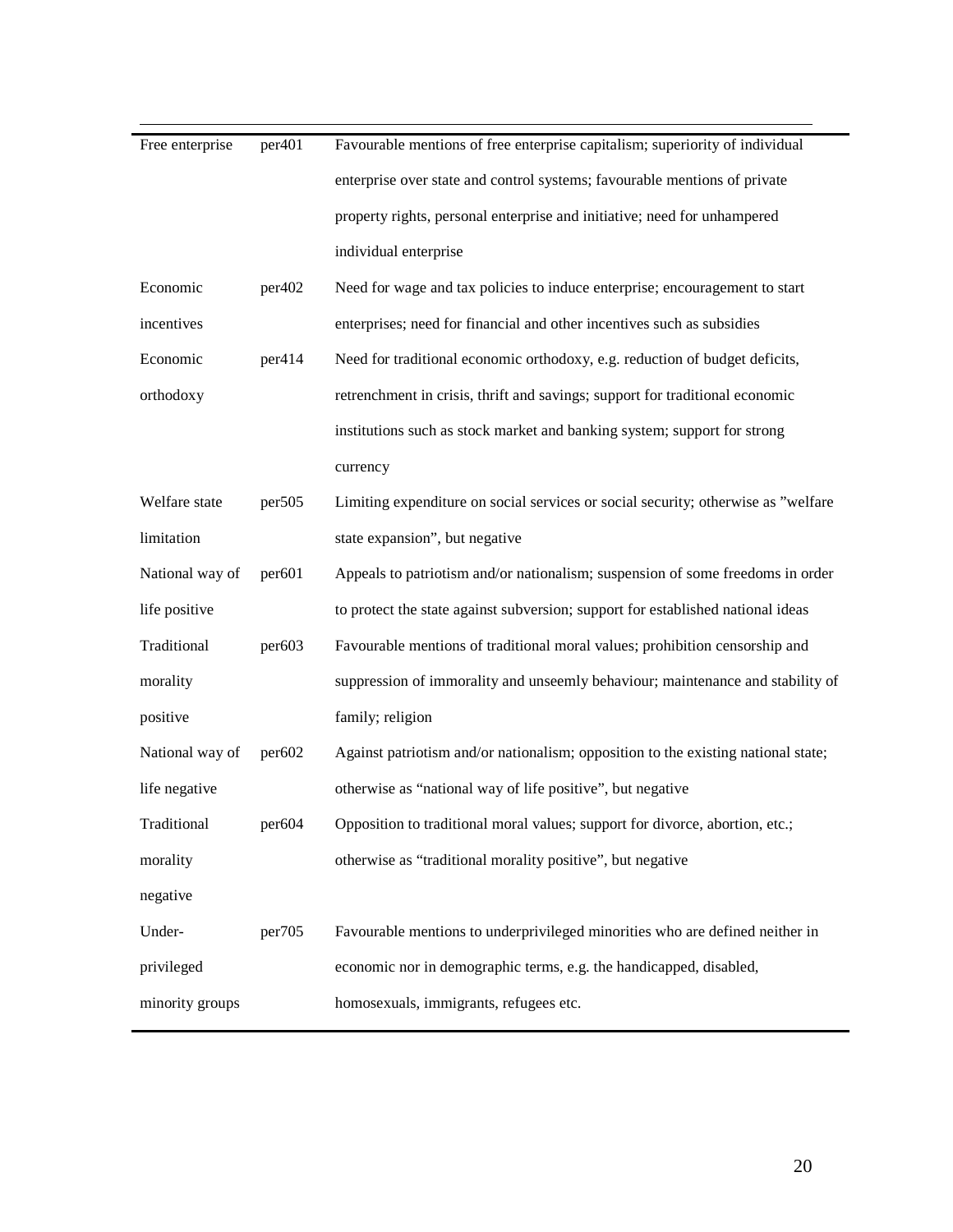$\frac{1}{7}$  In order to investigate trends in time we calculated the zero-order correlation between year and imprisonment rates. As indicated by numerous studies monitoring over-time changes, for instance investigating trends in inequality (Marks & McMillan, 2003), happiness (Veenhoven, 2005; Veenhoven & Hagerty, 2006), secularisation (Crockett & Voas, 2006), opinion polarisation (Evans and Bryson 2001; Mouw and Sobel 2001), class voting (Nieuwbeerta 1996), assortative mating (Katrnák, Kreidl & Fónadová, 2006) or BMI (Katzmarzyk & Davis, 2001; Leit, Pope & Gray, 2000; Garner, Garfinkel, Schwartz, & Thompson, 1980), the use of the Pearson's product moment correlation – widely known as Pearson's r - is a standard way of assessing temporal changes.

<sup>8</sup> The total variance is  $0.74 + 0.46 = 1.20$ . The percentage at country level is 62 (100 $*0.74/1.20$ ), and 38 (100\* 0.46/1.20) at year level.

<sup>9</sup> The decline of -2ll is 30.75 – 24.01 = 6.74, which is enough since the critical value in the  $\chi$ 2-distribution is 3.8.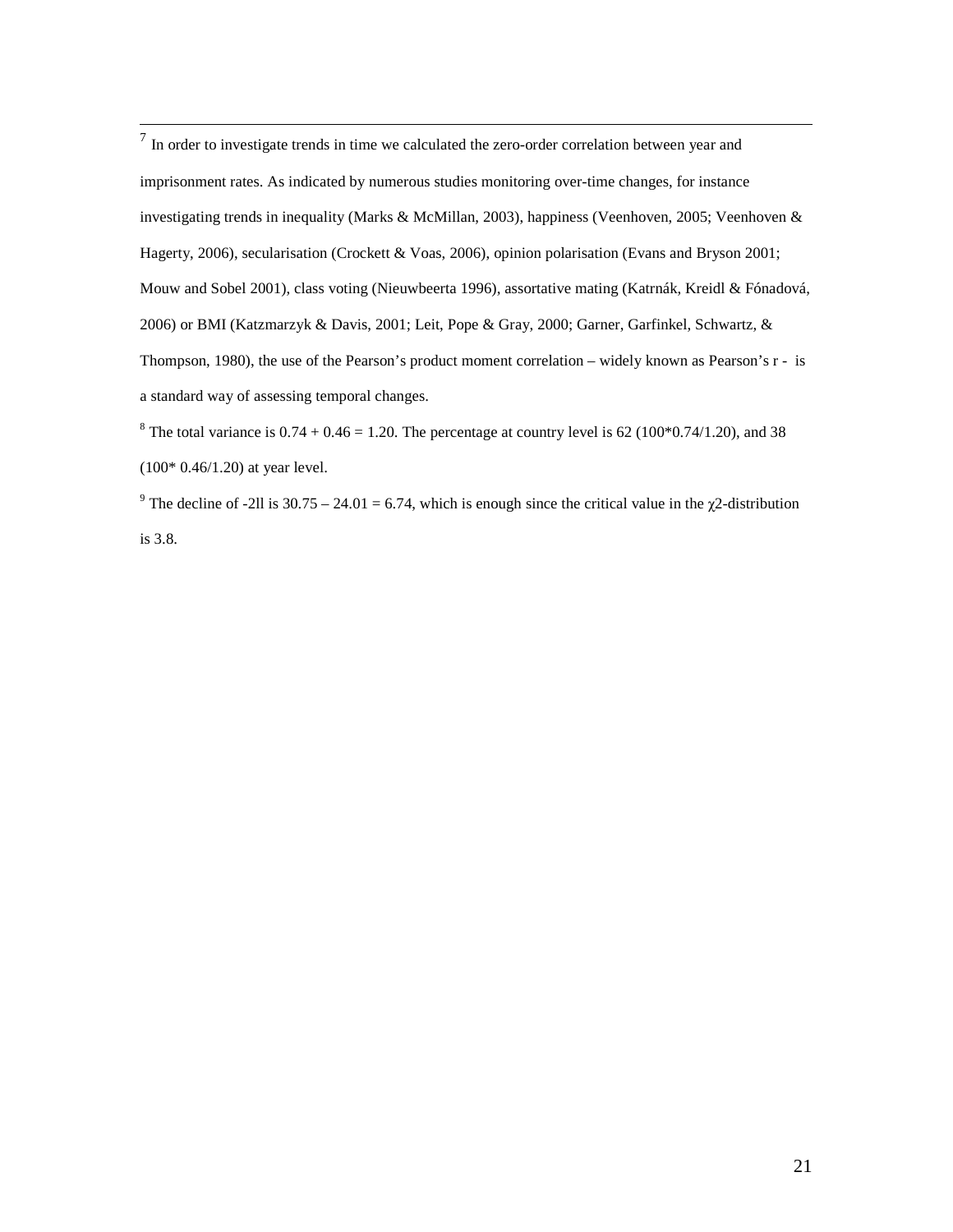### **References**

- Bauman, Z. (1995), Life in Fragments. Essays in Postmodern Morality. Oxford: Blackwell.
- Beckett, K., and Western, B. (2001), 'Governing Social Marginality: Welfare, Incarceration, and the Transformation of State Policy', Punishment & Society, 3/1: 43-59.
- Brooks, C., and Manza, J. (2006), 'Why Do Welfare States Persist?', The Journal of Politics, 68/4: 816-827.
- Budge, I., Klingemann, H.-D., Volkens, A., Bara, J., and Tanenbaum, E. (eds.) (2001) Mapping Policy Preferences: Estimates for Parties, Electors, and Governments 1945-1998. New York: Oxford University Press.
- Cavadino, M. and Dignan, J. (2006), 'Penal Policy and Political Economy', Criminology and Criminal Justice 6/4: 435-456.
- Crockett, A. and Voas, D. (2006), 'Generations of decline: Religious change in 20thcentruy Britain', Journal for the Scientific Study of Religion, 45/4: 567-584.
- Clark, T. N. (1998), 'Assessing the New Political Culture by Comparing Cities Around the World', in T. N. Clark and V. Hoffman-Martinot, eds., The New Political Culture, 93-194. Boulder, CO: Westview.
- Clark, T. N. (2001), 'The Debate over "Are Social Classes Dying?"', in T. N. Clark and S. M. Lipset, eds., The Breakdown of Class Politics: A Debate on Post-Industrial Stratification, 273-319. Baltimore, MD: Johns Hopkins University Press.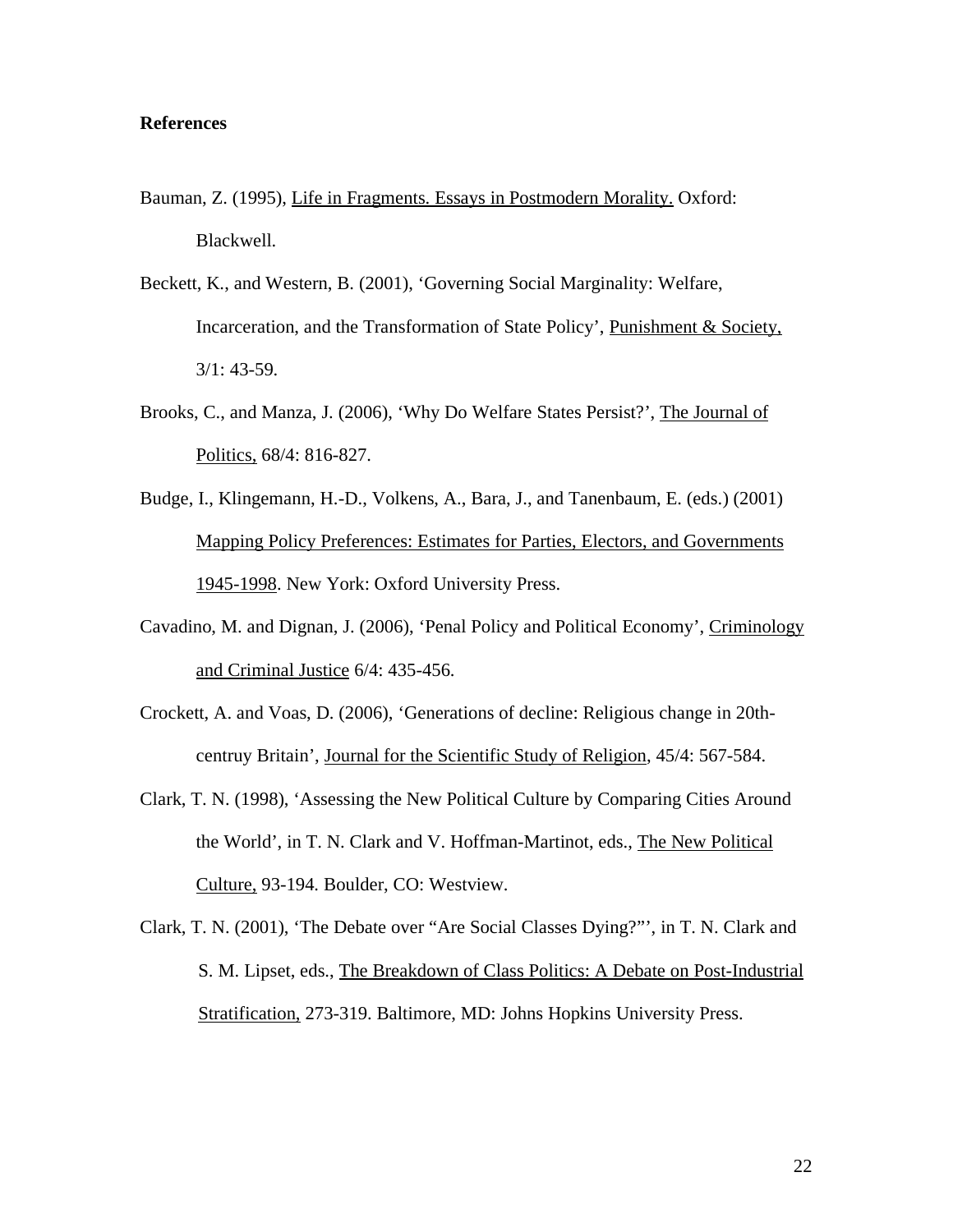- Dalton, R. J., Flanagan, S.C., and Beck, P.A. (1984), Electoral Change in Advanced Industrial Democracies: Realignment or Dealignment? Princeton NJ: Princeton University Press.
- Downes, D., and Hansen, K. (2006), 'Welfare and Punishment in Comparative Perspective', in S. Armstrong and L. McAra, eds., Perspectives on Punishment: The Contours of Control, 133-154. Oxford: Oxford University Press.
- Evans, J. and Bryson, B. (2001), 'Opinion Polarization: Important Contributions, Necessary Limitations', American Journal of Sociology 106/6: 944-960.
- Flanagan, S. (1979), 'Value Change and Partisan Change in Japan: The Silent Revolution Revisited', Comparative Politics, 11: 253-78.
- Flanagan, S. (1982), 'Changed Values in Advanced Industrial Societies: Inglehart's Silent Revolution from the Perspective of Japanese Findings', Comparative Political Studies, 14: 403-44.
- Flanagan, S. (1987), 'Value Change in Industrial Societies: Reply to Inglehart', American Political Science Review, 81: 1303-19.
- Fleishman, J. (1988), 'Attitude Organization in the General Public: Evidence for a Bidimensional Structure', Social Forces, 67/1: 159-184.
- Frank, T. (1998), The Conquest of Cool: Business Culture, Counter Culture, and the Rise of Hip Consumerism. Chicago: University of Chicago Press.
- Garner, D. M., Garfinkel, P.E., Schwartz, D.and Thompson, D.M. (1980), 'Cultural expectations of thinness in women', Psychological Reports, 47/2: 483-491.
- Giddens, A. (1994), Living in a Post-Traditional Society. In U. Beck, A. Giddens & S. Lash, eds., Reflexive Modernisation: politics, tradition and aesthetics in the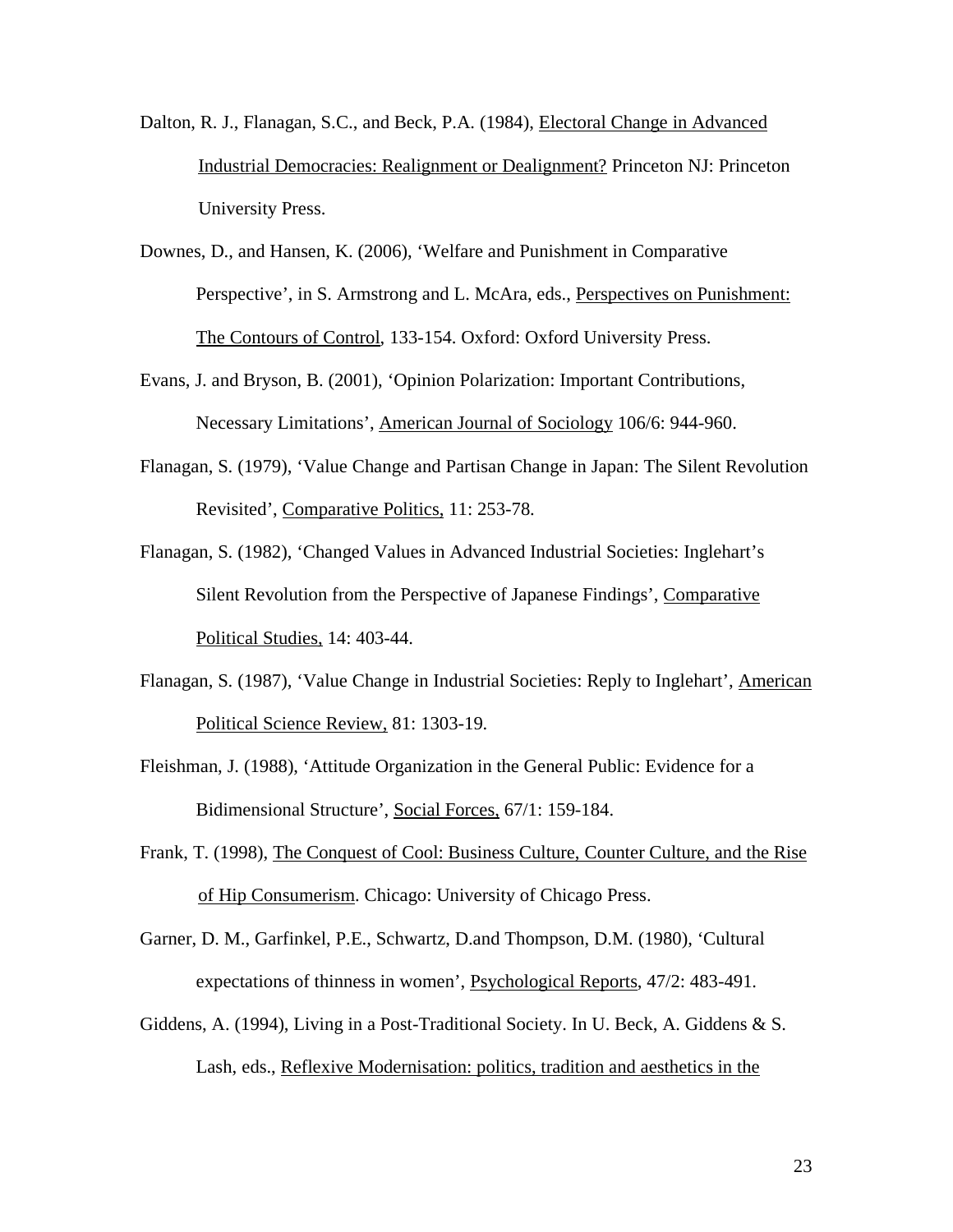modern social order, 56 - 109. Stanford: Stanford University Press.

- Greenberg, D. F. (2001), 'Novus Ordo Saeclorum? A Commentary on Downes, and on Beckett and Western', Punishment & Society, 3/1: 81-93.
- Hechter, M. (2004), 'From Class to Culture', American Journal of Sociology 110/2, 400- 445.
- Heelas, P., Lash, S., & Morris, P. (eds.) (1996), Detraditionalization. Critical Reflections on Authority and Identity. Oxford: Blackwell Publishers Ltd.
- Hudson, B. (2002), 'Punishment and Control', in M. Maguire, R. Mirgan & R. Reiner, eds., The Oxford Handbook of Criminology, 233-263. Oxford: Oxford University Press.
- Ignazi, P. (1992), 'The Silent Counter-Revolution: Hypotheses on the Emergence of Extreme Right-Wing Parties in Europe', European Journal of Political Research 22/1: 3-34.
- Ignazi, P. (2003), Extreme Right Parties in Western Europe. Oxford: Oxford University Press.
- Inglehart, R. (1977), The Silent Revolution: Changing Values and Political Styles among Western Publics. Princeton, NJ: Princeton University Press.
- Inglehart, R. (1997), Modernization and Postmodernization: Cultural, Economic, and Political Change in 43 Countries. Princeton, NJ: Princeton University Press.
- Katrnák, T., Kreidl, M., and Fónadová, L. (2006), 'Trends in Educational Assortative Mating in Central Europe: the Czech Republic, Slovakia, Poland, and Hungary, 1988–2000', European Sociological Review*,* 22/3: 309-322.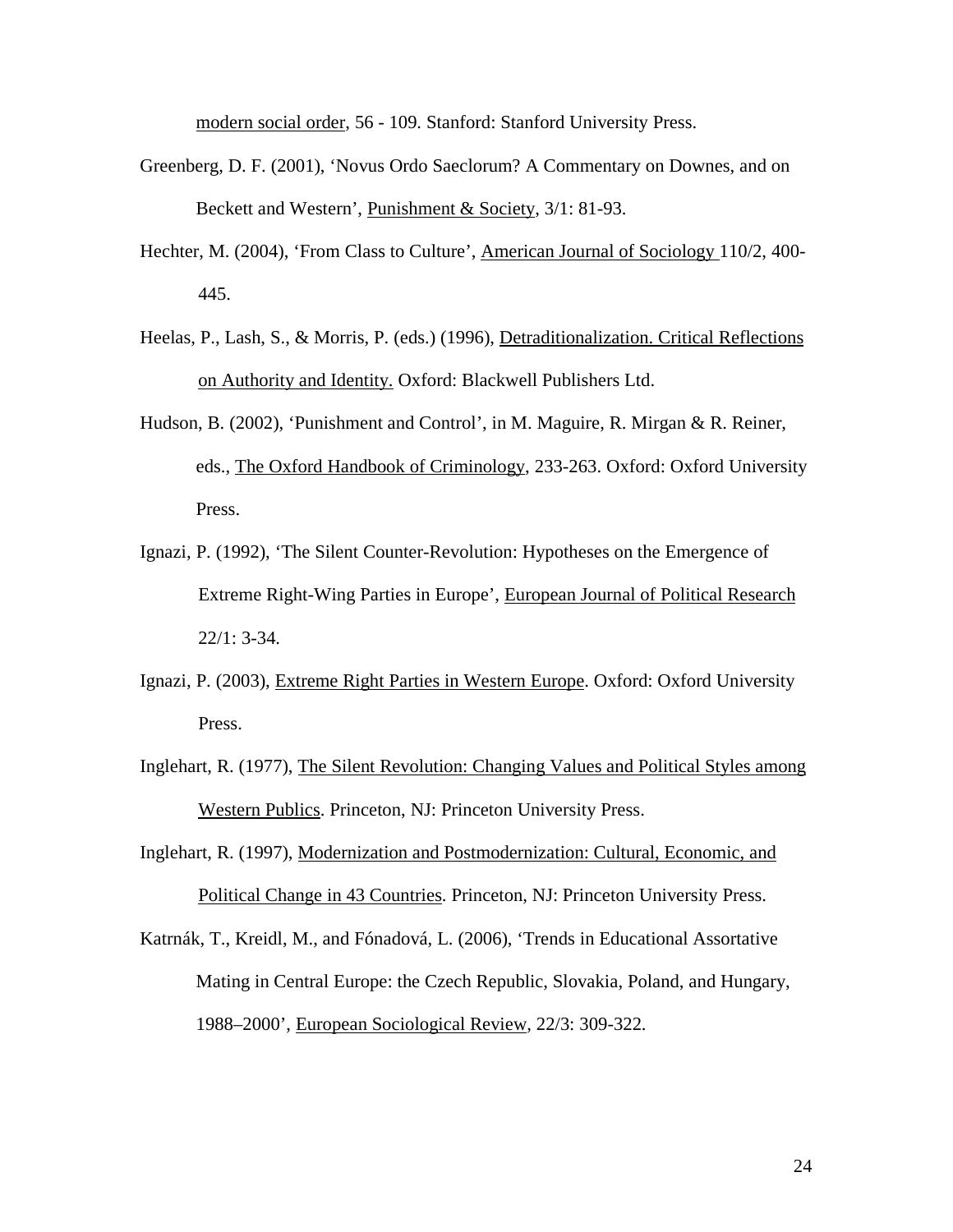Katzmarzyk, P.T. and Davis, C. (2001), 'Thinness and body shape of Playboy centerfolds from 1978 to 1998', International Journal of Obesity, 25: 590-92.

- Kitschelt, H. and McGann, A. J. (1995), The Radical Right in Western Europe: A Comparative Analysis. Ann Arbor: The University of Michigan Press.
- Klatch, R. E. (1999), A Generation Divided: The New Left, the New Right, and the 1960s. Berkeley: University of California Press.
- Korpi, W. (2003), 'Welfare-State Regress in Western Europe: Politics, Institutions, Globalization, and Europeanization', Annual Review of Sociology, 29: 589-609.
- Leit, R.A., Pope Jr. H.G. and Gray, J.J. (2000), 'Cultural Expectations of Muscularity in Men: The Evolution of Playgirl Centerfolds.' International Journal of Eating Disorders, 29/1: 90-93.
- Lutterman, K. G. & Middleton, R. (1970), 'Authoritarianism, Anomia, and Prejudice.', Social Forces, 48/4: 485-492.
- Lyons, P. (1996), New Left, New Right and the Legacy of the Sixties. Philadelphia: Temple University Press.
- Marks, G.N. and McMillan, J. (2003). 'Declining inequality? The changing impact of socio-economic background and ability on education in Australia', British Journal of Sociology, 54/4: 453-471.
- McDill, E. L. (1961), 'Anomie, Authoritarianism, Prejudice, and Socioeconomic Status: An Attempt at Clarification.', Social Forces, 39/3: 239-245.
- Middendorp, C. P. (1991), Ideology in Dutch Politics: The Democratic System Reconsidered 1970-1985. Assen/Maastricht: Van Gorcum.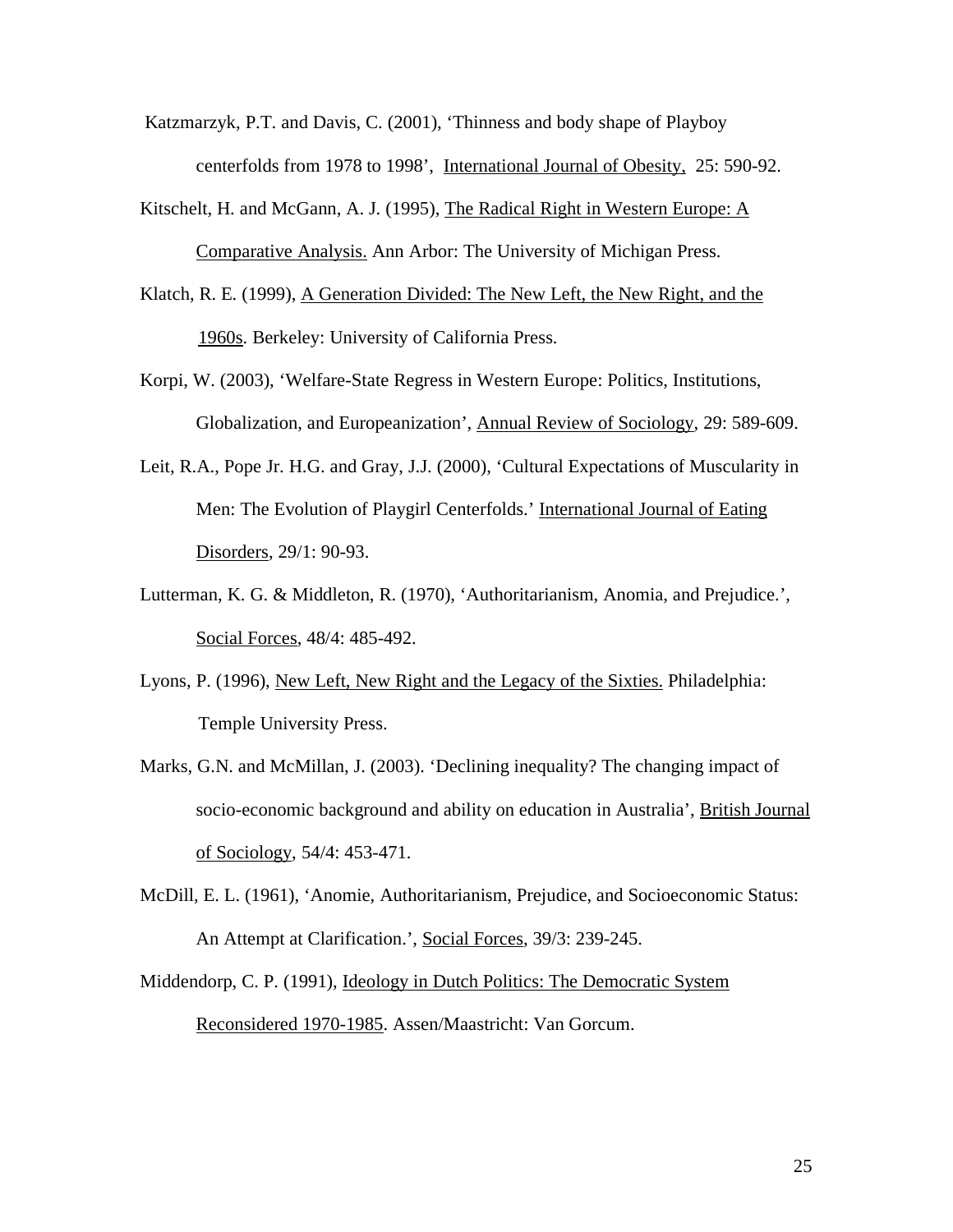- Mouw, T. and Sobel, M.E. (2001), 'Culture Wars and Opinion Polarization: The Case of Abortion.', American Journal of Sociology 106/4: 913-943.
- Nieuwbeerta, P. (1996), 'The Democratic Class Struggle in Postwar Societies: Class Voting in Twenty Countries, 1945-1990', Acta Sociologica, 39/4: 345-383.

Pierson, C. (1991), Beyond the Welfare State? Cambridge: Polity Press.

Ransford, H. E. (1972), 'Blue-Collar Anger: Reactions to Student and Black Protest', American Sociological Review 37/3: 333-46.

Rempel, M. and Clark, T.N. (1997), 'Post-Industrial Politics: A Framework for Interpreting Citizen Politics Since the 1960s', in M. Rempel and T. N. Clark, eds., Citizen Politics in Post-Industrial Societies, 9-56. Boulder, CO: Westview.

- Roszak, T. (1969), The Making of a Counter Culture: Reflections on the Technocratic Society and Its Youthful Opposition. New York: Doubleday.
- Sainsbury, D. (1996), Gender Equality and Welfare States. Cambridge: Cambridge University Press.
- Scruggs, L. (2004), 'Welfare State Entitlements Data Set: A Comparative Institutional Analysis of Eighteen Welfare States, Version 1.2', retrieved from http://www.sp.uconn.edu/%7Escruggs/wp.htm
- Srole, L. (1956), 'Social Integration and Certain Corollaries: An Exploratory Study', American Sociological Review, 21/6: 709-716.
- Tomá K., Kreidl, M. and Fónadová, L. (2006), 'Trends in Educational Assortative Mating in Central Europe: the Czech Republic, Slovakia, Poland, and Hungary, 1988–2000.' European Sociological Review, 37/3:309-322.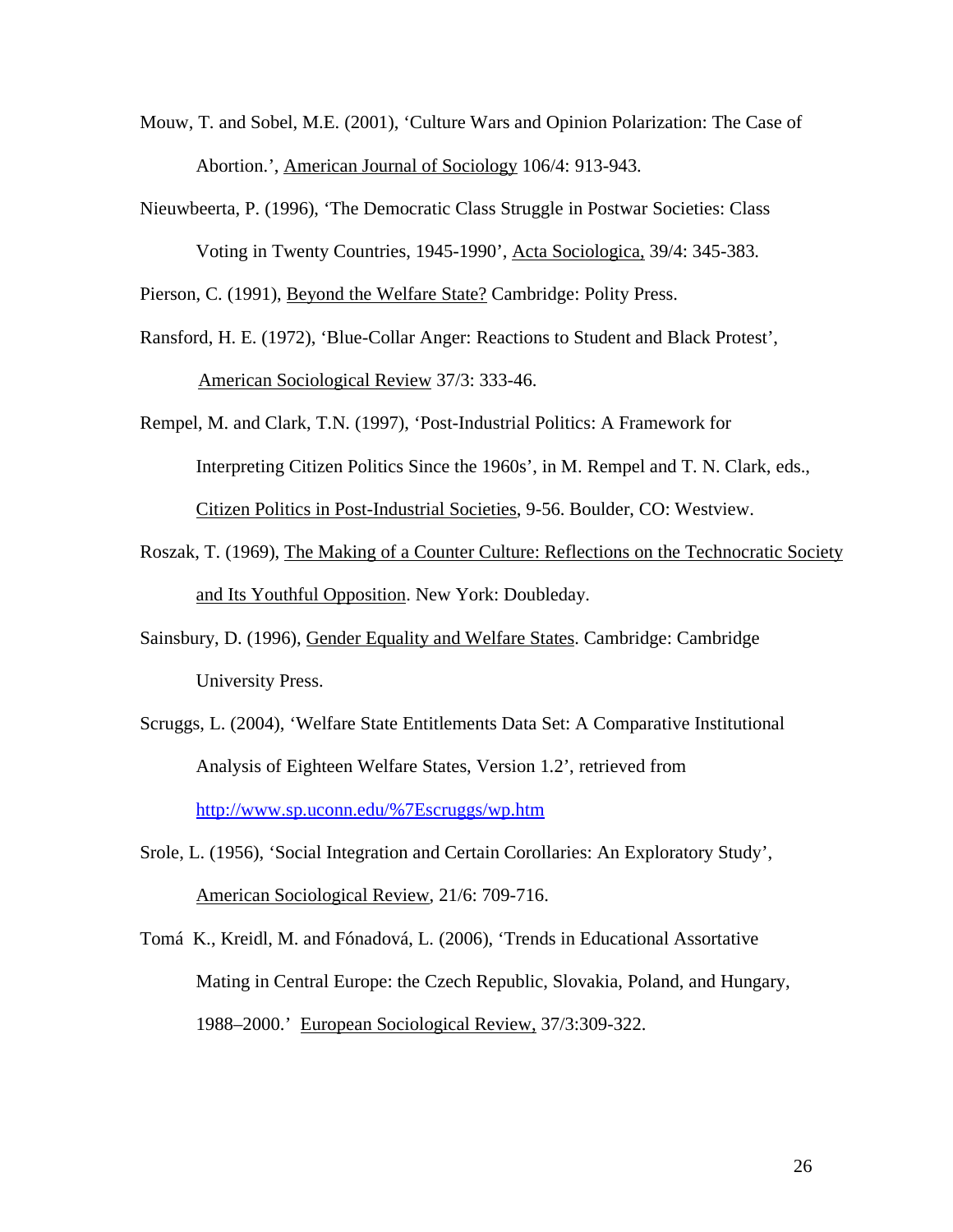- Van Oorschot, W. (2006), 'The Dutch Welfare State: Recent Trends and Challenges in Historical Perspective', European Journal of Social Security, 8/1: 57-76.
- Veenhoven, R. (2005), 'Return of inequality in modern society? Test by dispersion of life-satisfaction across time and nations', Journal of Happiness Studies, 6: 457- 487.
- Veenhoven, R. and Hagerty, M. (2006), 'Rising happiness in nations 1946-2004; A reply to Easterlin.', Social Indicators Research 79: 421-436.
- Veugelers, J. W.P. (2000), 'Right-Wing Extremism in Contemporary France: A "Silent Counterrevolution"?', Sociological Quarterly, 41/1: 19-40.
- Von Hofer, H. (2003), 'Prison Populations as Political Constructs: The Case of Finland, Holland and Sweden', Journal of Scandinavian Studies in Criminology and Crime Prevention, 4/1: 21-38.
- Wacquant, L. (1999), '"Suitable Enemies": Foreigners and Immigrants in the Prisons of Europe', Punishment & Society, 1/2: 215-222.
- Wacquant, L. (2001), 'The Penalisation of Poverty and the Rise of Neo-Liberalism', European Journal on Criminal Policy and Research, 9/4: 401-412.
- Wacquant, L. (2002 [1999]), Prisons of Poverty. Minneapolis: University of Minnesota Press.
- Wacquant, L. (2005), 'The Great Penal Leap Backward: Incarceration in America from Nixon to Clinton', in J. Pratt et al., eds., The New Punitiveness: Trends, Theories, Perspectives, 3-26. Cullompton, Devon: Willan Publishing.
- Wacquant, L. (2006), Punir les pauvres: Le nouveau gouvernement de l'insecurité sociale. Marseille: Agone.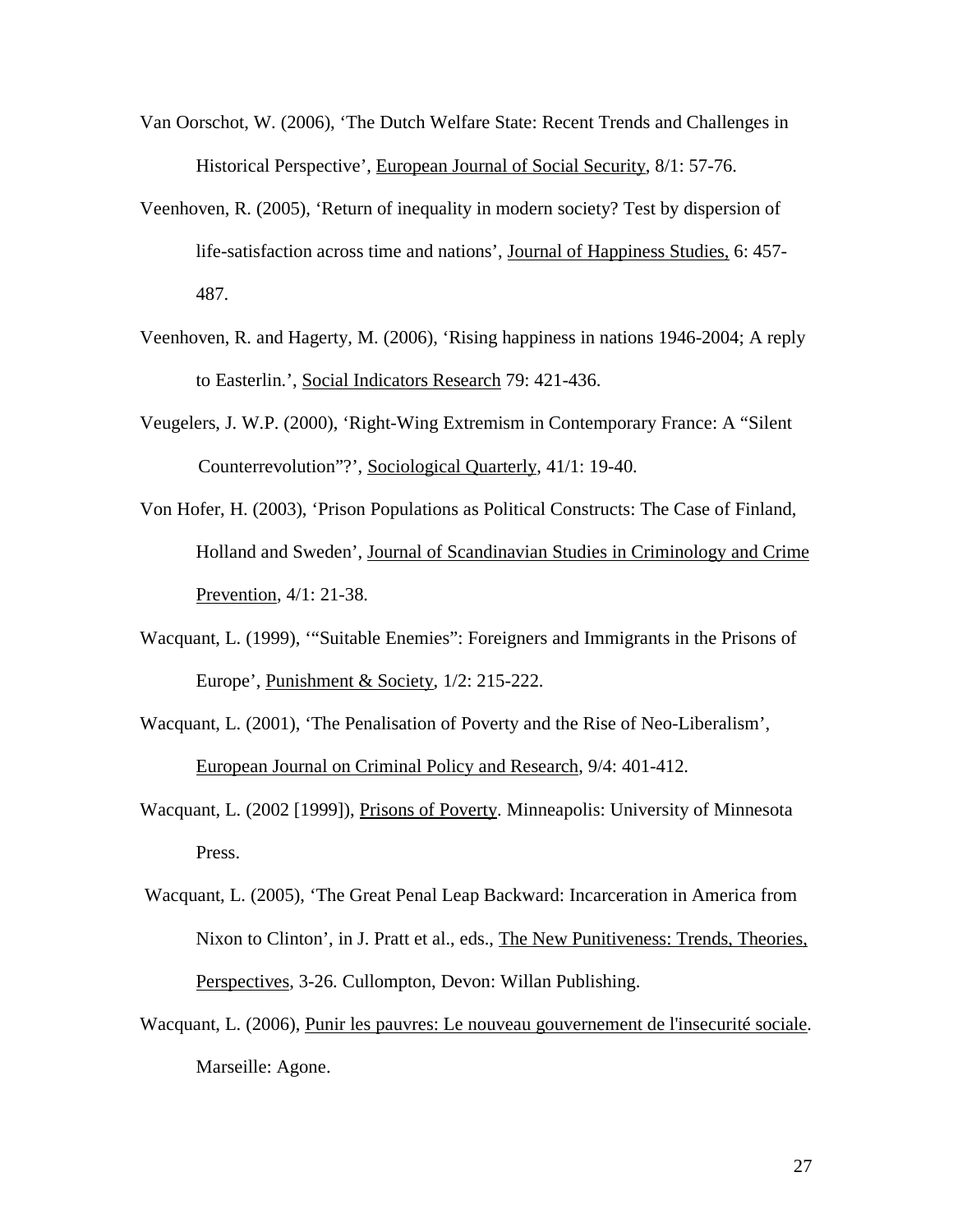- Wacquant, L. (2008), Punishing the Poor: The New Government of Social Insecurity. Durham: Duke University Press, forthcoming.
- Wilkins, L. T. and Pease, K. (1987), 'Public Demand for Punishment', International Journal of Sociology and Social Policy, 7/3: 16-29.
- Zijderveld, A. C. (1970), The Abstract Society: A Cultural Analysis of Our Time. Garden City: Doubleday.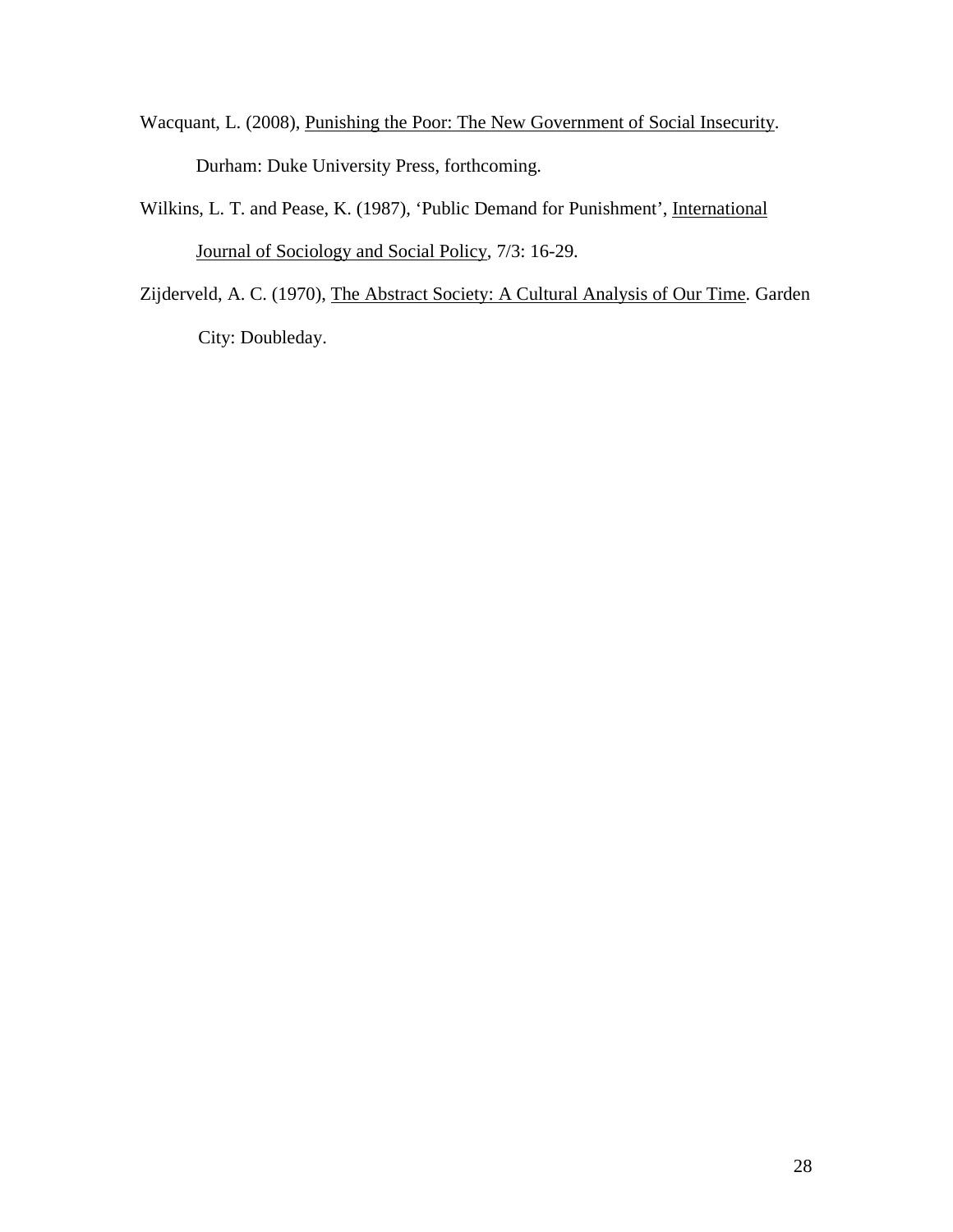# **Tables**

**Table 1 Trends in imprisonment 1992-2001 (Pearson's r)** 

| Country              | Mean   | Trend    | N              |
|----------------------|--------|----------|----------------|
| Australia            | 102.00 | $0.99**$ | $\overline{4}$ |
| Austria              | 83.75  | 0.09     | 4              |
| Belgium              | 78.00  | $0.99**$ | 4              |
| Canada               | 124.00 | $-0.54$  | $\overline{4}$ |
| Denmark              | 63.75  | $-0.90-$ | $\overline{4}$ |
| Finland              | 58.25  | $-0.56$  | $\overline{4}$ |
| France               | 84.25  | $-0.58$  | $\overline{4}$ |
| Germany              | 86.50  | $0.97 -$ | $\overline{4}$ |
| <b>Great Britain</b> | 110.00 | $0.95-$  | $\overline{4}$ |
| Ireland              | 63.00  | $0.69-$  | 3              |
| Italy                | 87.00  | 0.27     | $\overline{4}$ |
| Netherlands          | 73.75  | $0.99**$ | $\overline{4}$ |
| Norway               | 57.25  | 0.38     | $\overline{4}$ |
| Sweden               | 64.00  | 0.38     | 4              |
| Switzerland          | 78.75  | $-0.42$  | $\overline{4}$ |
| <b>United States</b> | 614.75 | $0.96*$  | 4              |
| Total                | 115.13 | 0.01#    | 63             |

 $\sim p < 0.10$ ; \*p $< 0.05$ ; \*\*p $< 0.01$  (two-tailed test for significance)

# controlled for differences in country means this relationship is identically strong and non-significant.

| Independents                      | Model $0^{\circ}$ | Model 1         | Model 2  | Model 3  |
|-----------------------------------|-------------------|-----------------|----------|----------|
| Constant                          | 0.03              | $-0.01$ .       | 0.03     | $-0.01$  |
| Expenditures on welfare benefits  |                   | $-0.05$         | $-0.10$  | $-0.10$  |
| Welfare generosity                |                   | 0.01<br>$-0.01$ |          | $-0.04$  |
| Flexible labour                   |                   | $-0.05$         | 0.00     | 0.00     |
| Support for neo-liberal policies  |                   |                 | 0.06     | 0.08     |
| Support for neo-rightist policies |                   |                 |          | $0.10**$ |
| $R^2$ country level               |                   | 0.02            | 0.08     | 0.18     |
| $R^2$ year level                  |                   | 0               | $\theta$ | 0.33     |
| $R^2$                             |                   |                 |          |          |
| $-211$                            | 33.25             | 32.54           | 30.75    | 24.006   |
| $\Delta df$                       | $\Omega$          | 3               |          |          |
| N                                 | 63                | 63              | 63       | 63       |

**Table 2 Explaining imprisonment in 16 countries (1992-2001), ML multi-level analyses** 

\* p<0.05 \*\*p<0.01, (two-tailed test for significance)

\$ Variance country-level 0.74 variance year level 0.46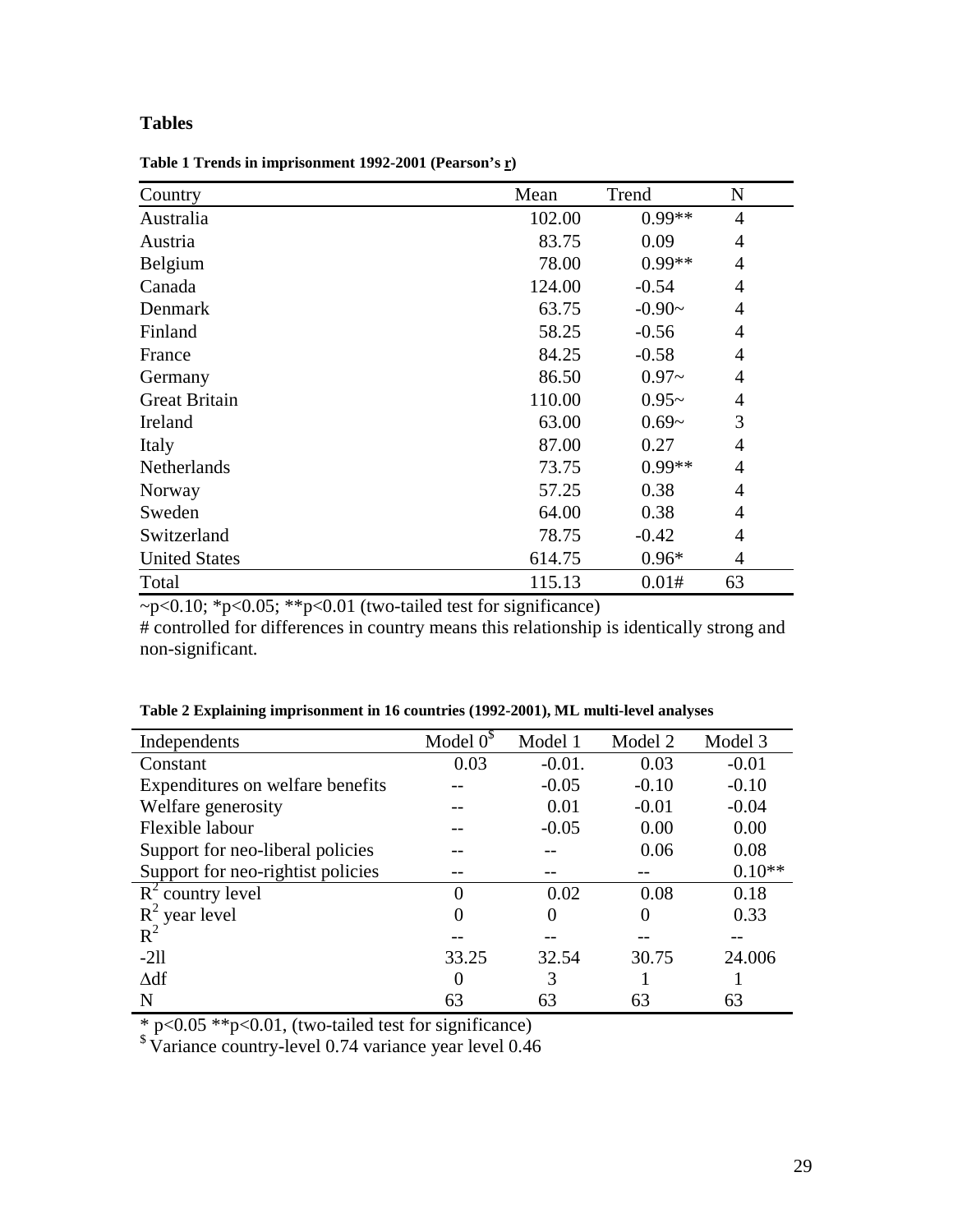| Independents                      | ß         |
|-----------------------------------|-----------|
| Constant                          |           |
| Expenditures on welfare benefits  | $-0.23$   |
| Welfare generosity                | $-0.16$   |
| Flexible labour                   | 0.09      |
| Support for neo-liberal policies  | 0.08      |
| Support for new-rightist policies | $0.44***$ |
| $R^2$ (adjusted)                  | 0.43      |
| N                                 | 63        |

**Table 3 Explaining imprisonment in 16 countries (1992-2001), OLS multiple regression analysis** 

 $\neg p < 0.10$ ; \*  $p < 0.05$  \*\*  $p < 0.01$ , (two-tailed test for significance)

| Table 4 The relationships between support for neo-rightist policies and indicators of economic neo- |
|-----------------------------------------------------------------------------------------------------|
| liberalisation (Pearson's $\underline{r}$ and OLS multiple regression analysis; N=63)               |

| Zero-order correlations          |         |         |  |  |  |  |
|----------------------------------|---------|---------|--|--|--|--|
| Flexible labour                  | $-.30*$ | $-.24-$ |  |  |  |  |
| Welfare generosity               | $-.22$  | .01     |  |  |  |  |
| Support for neo-liberal policies | .16     | .09     |  |  |  |  |
| Expenditures on welfare          | $-.19$  | $-.12$  |  |  |  |  |
| benefits                         |         |         |  |  |  |  |
| $R^2$ (adjusted)                 |         | .05     |  |  |  |  |
|                                  | 63      |         |  |  |  |  |

 $-p<0.10$ ; \*p<0.05; \*\*p<0.01, (two-tailed test for significance)